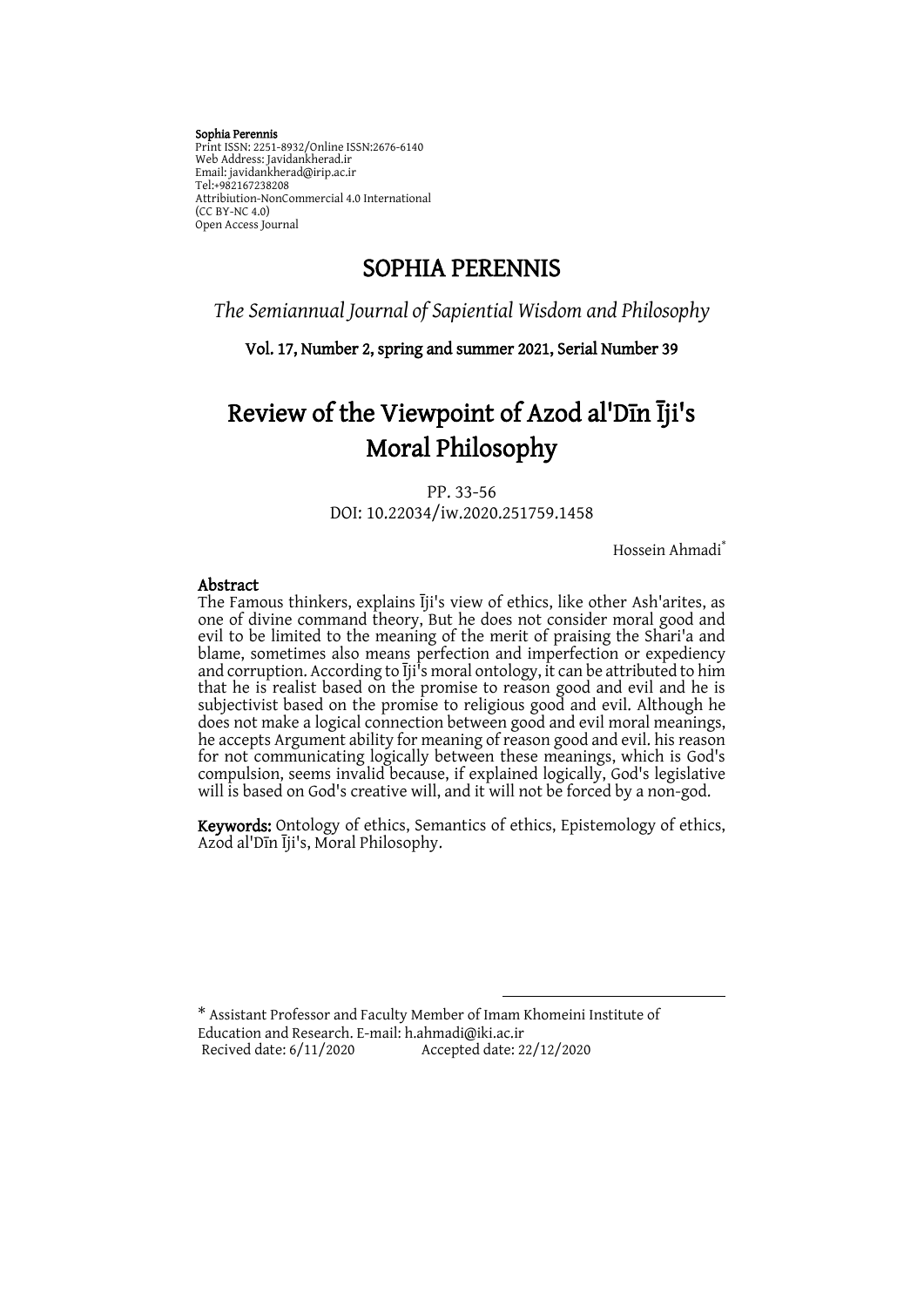Azod *al'*Dīn Īji is a Muslim and a follower of the Ash'arites in theological discussions and moral philosophy, who also has innovations in some views. Most of the topics of Īji's moral philosophy can be deduced from the book *al'*Mawaqif fi Elame *al'*Kalam; Īji considers morality as the carnal attributes of stable, in which actions are easily and easily issued by man, and man has no authority in these actions; Following the Ash'arites, he believes that human beings do not have the authority to create actions in the popular sense, and that their moral actions are the work of God. He means that man does not have authority in his actions, that man is not independent in performing his action; He acknowledges the external fact that human beings consider themselves independent, and this notion is due to the confusion between human power and the effect of this power on the emergence of actions; While there is a distinction between the existence of human power and its effect on the emergence of its actions, that is, man has the power to acquire divine actions but has no authority in the emergence of his actions, and human beings often think they have the power to active their actions.

Philosophy of ethics reviews conceptive and statement basic of morality and includes semantic, ontological, epistemological issues of ethics, which can be extracted from the point of view of Aji, and this research has dealt with the mentioned issues; semantic topics means that it is intended to determine the boundaries of the realm and show the realism of moral concepts and propositions; The ontology of ethics refers to discussions about the reality of morality, and if it is real, it determines the type of reality, and the epistemology of ethics deals with issues such as the criteria of cognition, The way of knowing and relativity, and moral axioms.

In the discussions of moral philosophy, Īji first considers moral concepts such as good and evil to have two types of meanings; The first type of good and evil that mean the right to praise and blame and the second type of concepts that have meanings other than the meaning of the right to praise and blame such as good and evil mean perfection and defect or expediency and corruption; These two types of meanings are not logically related to each other. His view is in meaning of the first type among the divine command theory and is considered ontologically, unrealistic, and is epistemologically, relativistic, and in terms of normative views, conscientious, but his view in meaning of the second type of moral good and evil is ontologically realistic, Epistemologically, he is an absolutist and, in terms of normative ethics, he is one of the moral consequentialists. In the semantics of morality, Īji has dealt with concepts such as morality, virtue, and good and evil. In many of these concepts, he uses the views of ancient Greek thinkers; But because it relates these concepts to God, it differs from them. His veiw also has a distinction of the divine command theory that in addition to paying attention to the divine command theory, he It points to the separation of semantic status in moral concepts so that a word may have different meanings in several ways and according to the same meaning, Finds certain features.

In the epistemology of ethics, according to the same two semantic aspects that he beleives to moral concepts, Īji explains two independent aspects of epistemology. For example, in the first semantic part, he introduces the way of cognition as revelation, and in the second semantic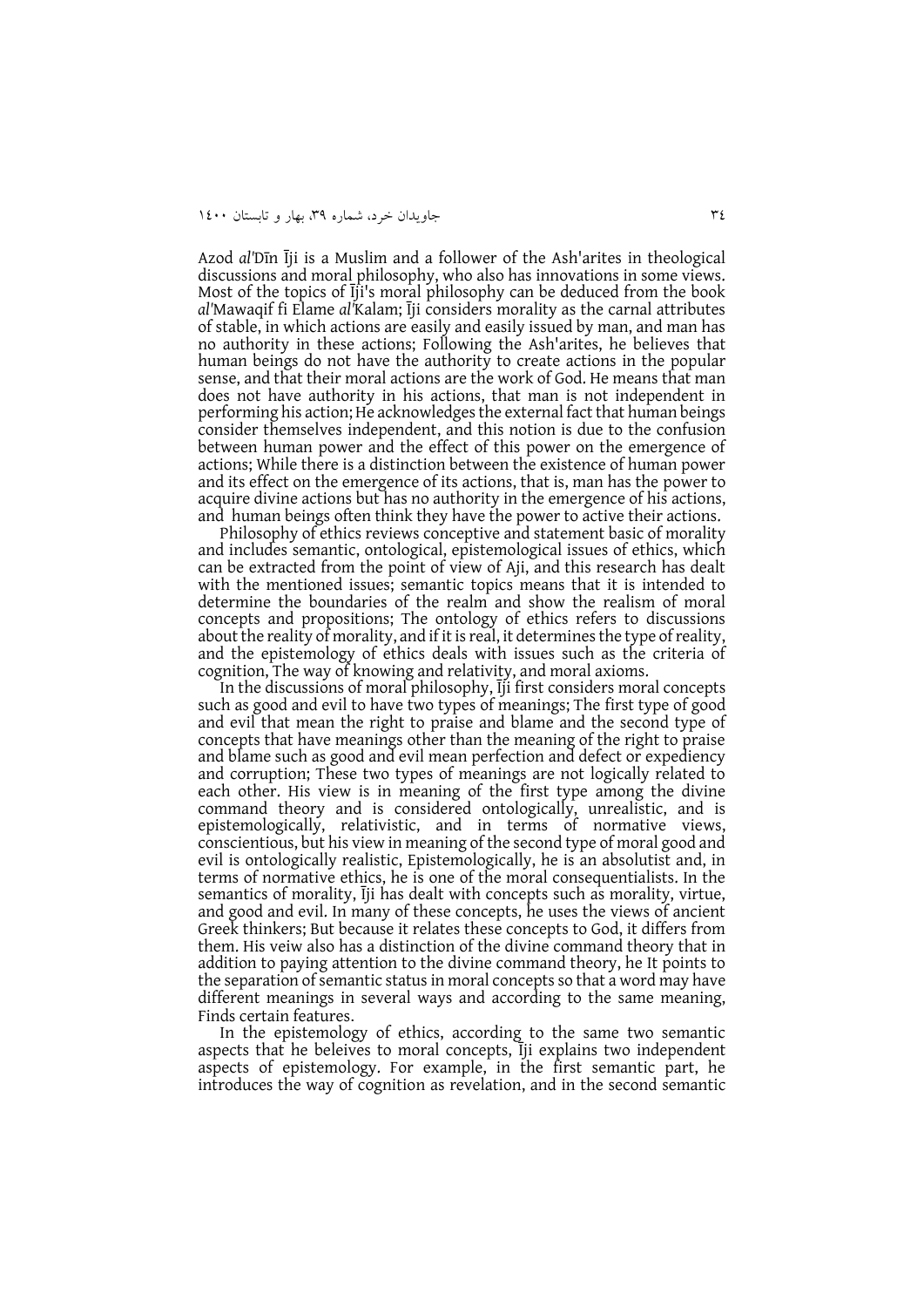بررسی ديدگاه فلسفة اخالقی عضدالدين ايجی 43

part, he discusses reason as another way of knowing. In the discussion of moral justification, he considers the sentences containing the first type of meaning to be rationally unjustifiable, while the second type considers the meaning to be justifiable. In logical discussions of ethics, he discusses only the second type of meaning and with the explanation that Jorjanī offers from his words, he makes a connection between the concepts of practical and theoretical reason.

In the discussion of ontology, Aji, like other Ash'arites, belongs to the category of non-realists because he considers some moral sentences to mean praise and blame, but because moral sentences may contain the second type of meaning, he belongs to the category of moral realists. And there are arguments for moral realism that have been mentioned in the text of this study; although some Īji expressions reinforce the suspicion that it is unrealistic, these expressions are at least justifiable in that they refer to the first type of semantic good and evil in which Īji is in the category of unrealists.

Īji has distanced himself from the Ash'arite view, but has not eliminated some of the drawbacks; Although he accepts the theory of the ancient Greek thinkers, especially Aristotle, in moral virtues and considers the way to reach moral virtues as moderation; However, he considers himself a follower of the Ash'arite belief and tries to distinguish the two approaches by distinguishing semantically between the right of praise and blame of religious with other meanings, while he does not offer the way of recognizing these two distinctions. He believes that what is not forbidden by the holy sharia is considered approved by the sharia. Now the question is, how can it be understood that an issue that has not been commanded and forbidden by the holy shari'ah is praiseworthy by the shari'ah and means it deserves praise or does it mean perfection and imperfection or expediency and corruption? In addition to the above question, other question come to mind, and that is how Īji attributes human actions to God, while by separating the way of revelation and intellect, he believes that human intellect has an action independent of revelation that can recognize good and evil in the sense of perfection and defects; If man is only capable of acquiring divine actions, how can this action originate from him when this rational action is interrupted by revelation?

Other question that can be proposed on Īji's point of view can be explained by the premise that he considers the only way to know the good and the evil of the Shari'a is to refer to the Shari'a and find the divine prohibitions. He believes that if good and evil mean the right to praise and blame religious, the shari'ah must determine this right; But if you pay attention to the perfection aspect of the action and for its explain use the good and the evil, the intellect has the ability to perfect the moral acts, and a action may have both aspects; Eji's reason for the lack of logical connection between the two aspects is that if divine praise is to be based on facts, God will have to, while the divine compulsion is based on his own Made reality, and this compulsion is not from another side that is problematic. In other words, no one has forced God, but the requirement of divine wisdom is that these moral judgments be issued from him, not that someone has forced him to have such a judgment. Therefore, considering that such an explanation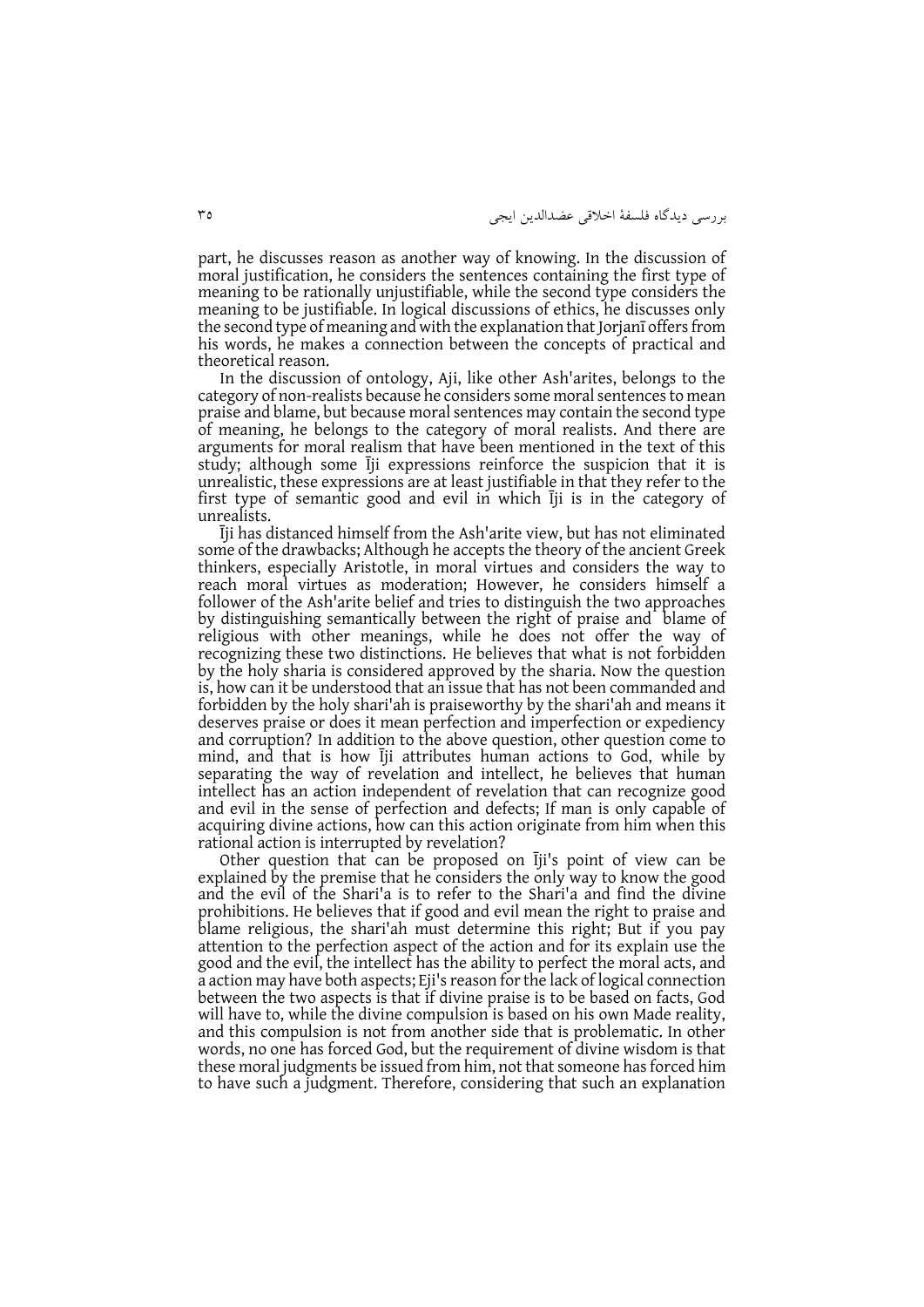can be put forward for a logical connection between good and ugliness in the religious and rational sense, Īji's argument will be rejected, and according to divine wisdom, the realistic explanation of good and ugliness in the sense of the right to praise and blame can also be rationally explained.

#### References

- *al'*Āmidī, Sayf *al'*Dīn. (1429 gh). *al'Ahkam fe Osūle al'Ahkam*. Vol. 1. Beyrout: Dāre Hazm.
- *al'*Āmidī, Sayf *al'*Dīn. (1391 gh). *Ghayyaẗ al'Maram fe Elme al'Kallam*. Jomhoryat al'Arabyat al'Mottahedah: al'Majleso al'A'la leshaūne al'Eslamaih. Lojnato Ehyā al'Ēslami.
- Ibn Emād, Shahāb *al'*Dīn. (1406 gh). *Shazarat al'Zahab fi Ekhbare men al'Zahab*. Vol.8. Beyrout: Dāre Ebn Kasir.
- Īji, Azod *al'*Dīn. (1412 gh). *Sharh al'Mawaqif fi Elame al'Kalam.* Vol: 1. Qom: Manshūrat al'Sharif al'Razī.
- Īji, Azod *al'*Dīn. (1412 gh). *Sharh al'Mawaqif fi Elame al'Kalam.* Vol: 6. Qom: Manshūrat al'Sharif al'Razī.
- Īji, Azod *al'*Dīn. (1412 gh *Sharh al'Mawaqif fi Elame al'Kalam.* Vol: 7. Qom: Manshūrat al'Sharif al'Razī.
- Īji, Azod *al'*Dīn. (1412 gh). *Sharh al'Mawaqif fi Elame al'Kalam.* Vol: 8. Qom: Manshūrat al'Sharif al'Razī.
- al'Taftazani, Sa'ad al'Dīn. (1989). *Sharh al'Maghased.* Vol:4. Qom: Manshūrat al'Sharif al'Razī.
- Javadi, Mohsen. (1375*). Masālah Bayad va Hast*. Qom: Daftar Tablighat Ēslami.
- Hoseinī Ghalāhbahman, Sayed Akbar. (1383). *Vaghégheraī dar Nimah Doūme Gharne Bistom.* Qom: Moasesah Amozeshi va Pazhoheshi Emam Khomeini.
- *al'*Subki, Taj *al'*Dīn. (No date). *Ṭabaqāt al'Šāfiʻiyyaẗ Kubrā*. Vol:10. Egypt: Dāre al'Ketab al'Ēslami.
- al'Shawkānī, Muḥammad. (No date). *al'Badr al'Tali Bemahasen men Baéd al'gharn al'Sabé.* Vol:1. Cairo: Dāre al'Ketab al'Ēslami.
- al'Tusi, Nasir *al'*Dīn. (1405 gh). *Talkhis al'Muhassal*. Beyrout: Beyrout: Dāre al'Azvā.
- Mesbah, Mojtabah. (1388). *Bonyade Akhlagh*. Qom: Moasesah Amozeshi va Pazhoheshi Emam Khomeini.
- Mesbahe-Yazdi, Mohammad-Taqi. (1373). *Dūrose Falsafeye Akhlagh*. Qom: Moasesah Amozeshi va Pazhoheshi Emam Khomeini.
- \_ Williams, Bernard. (1383). *Ethics*. Translated by Zahra Jalali. Qom: Daftare Nashre Maʾaref.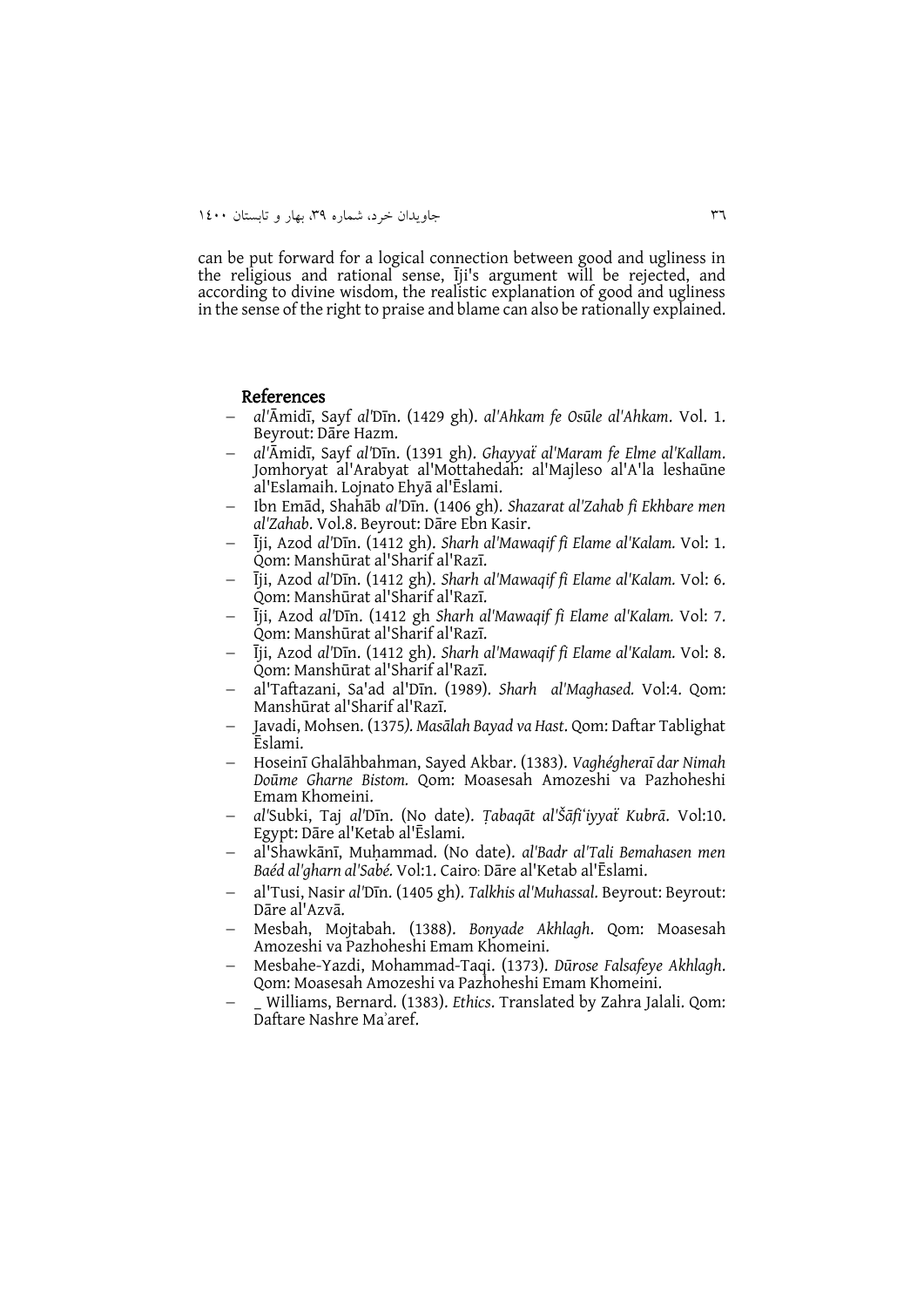**چکیده**

**این مقاله دارای درجه علمی-پژوهشی است**

**مجله علمی جاویدانخرد، شماره ،93 بهار و تابستان ،0011 صفحات -99 65**

**بررسی دیدگاه فلسفة اخالقی عضدالدین ایجی**

**\* حسین احمدی**

مشهه ر ديدگاه اخالقی ايجی را مانند ديگر اشهاعره در رمرة نظرية امر الهی میدانند؛ امّا وی، ح سن و قبح اخالق ی را منح صر در ح سن و قبح به معنا ی ا ستحقاق مدح و ذم شارع نم یداند و به معنای نقص و کمال و م صلحت و مف سده دا شتن ن یز میپذيرد، بنابراين، میت ان وی را بر ا ساس معنای ح سن و قبح شهرعی، غیرواقعگرا و بر اسهاس معنای حسهن و قبح عقلی، واقعگرا معرّفی کرد. او ارتباط منطقی میان معانی حسهن و قبح اخالقی قائل نیسهت، اما برهانپذيری را در حسهن و قبح عقلی میپذيرد. وی راه شهناخت معانی گ ناگ نِ حسن و قبح اخالق ی را بیان نکرده است و دل یلش بر ارتباط منطقی نب دن میان معانی يادشههده، مخدوش به نظر میرسههد؛ ريرا او اجبار الهی را دلیل اين عدم ارتباط میداند درحالیکه میت ان با ابتنای اراده تشههريعی خدا بر اراده تک ينی وی، ارتباط منطقی را تبیین کرد. **کلیدواژهها**: هستیشناسی اخالق، معناشناسی اخالق، معرفتشناسی اخالق،

قاضی عضدالدين ايجی، فلسفة اخالق.

\*عض هیأت علمی مؤسسه امام خمینی، قم، ايران. رايانامه: com.yahoo@5hosseina تاريخ دريافت: 0433/3/03 تاريخ پذيرش: 0433/3/2

 $\overline{\phantom{a}}$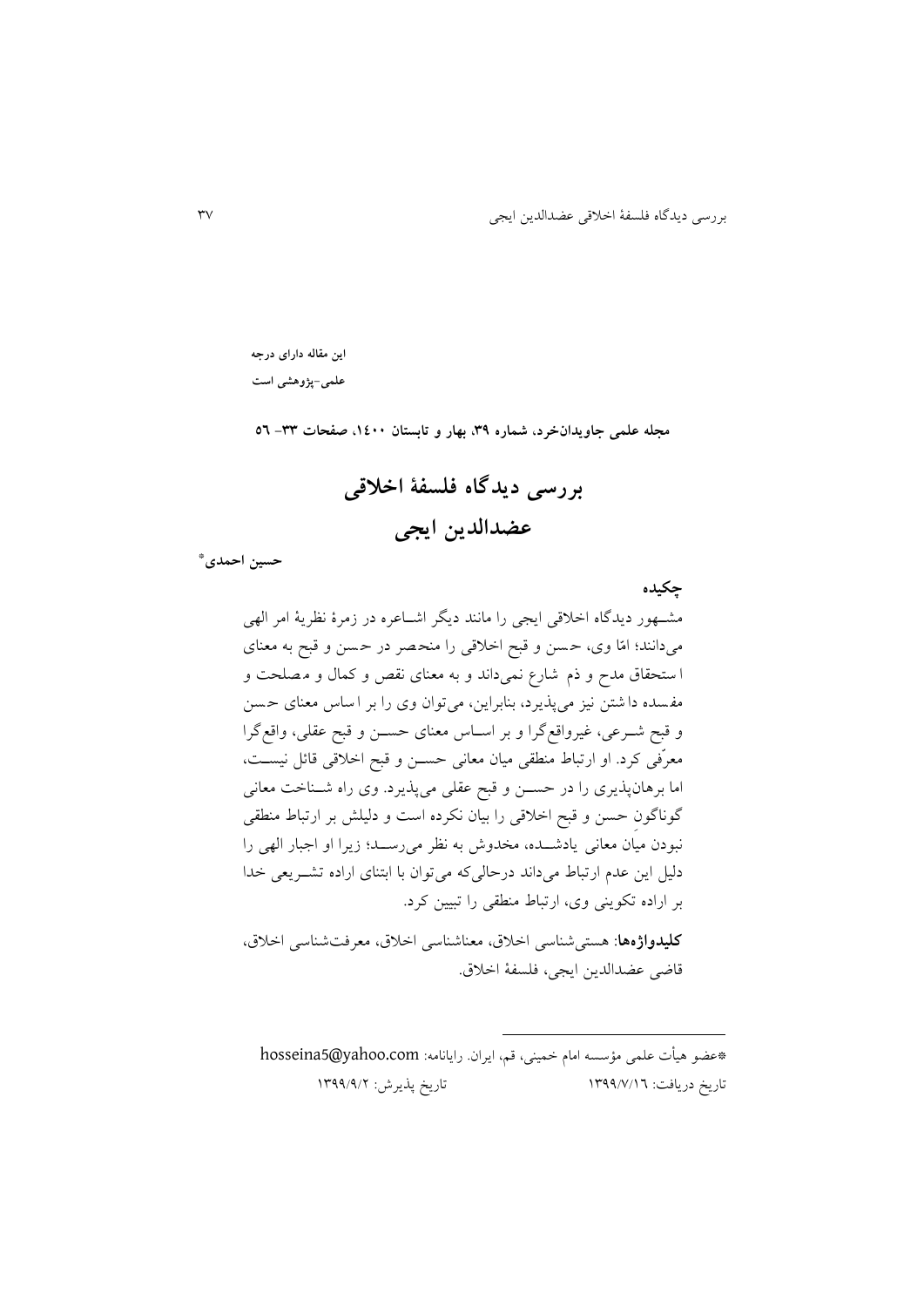ابوالفضل عضدالدين ايجي، سال ٧٠١ ق. در ايج فارس به دنيا آمده و در سال ٧٥٦ ق. در کرمان از دنیا رفته است (سبکی، بیتا: ٤٦-٤٧؛ ابن عماد، ١٤١٣: ١٩٨٨؛ شوکانی، بیتا: ٣٢٦-٣٢٧)، وی در مباحث کلامی و فلســـفهٔ اخلاقی پیرو اشــــاعره بود، اما در برخی ديدگاهها نوأوریهايی دارد. بيشترين مباحث فلسفهٔ اخلاقی عضدالدين ايجی را میتوان از کتاب *المواقف فی علم الکلام و تحقیق المقاصد و تبیین المرام* استنتاج کرد.

ايجی، اخلاق را صفات نفسانی پايداری میداند که افعال بدون تفکر و به سهولت به سبب آن صفات، از انسان صادر می شوند (ایجی، ۱۶۱۲، ۲: ۱۲۹). وی به تبع ا شاعره معتقد است انسانها در ايجاد افعال، اختيار به معنای مشهور را ندارند (ايجی، ١٤١٢، ٨: ١٨٥) و افعال اخلاقی آنها نیز فعلی از افعال خداست و تنها کاسب و قابلِ افعال الهی ه ستند. منظور ايجي از اختيار ندا شتن ان سان در افعالش اين ا ست که از سان در انجام فعلش، م ستقل نیـ ست (ايجی، ١٤١٢، ٨: ١٨٨) وی اين واقعيت خارجی را می پذيرد که انسانها خود را مختار میپندارند و اين پندار بدين سبب است که ميان وجود قدرت ان سان و تأثیر آن در پیدايش افعالش تمايز وج د دارد يعنی ان سان، قدرت ک سب افعال الهی را دارد اما اختیاری در پیدایش افعالش ندارد و انســـانها اکثرا از آن جهت گمان میکنند اختیار دارند که قدرت داشــــتن خود را در پذيرش افعال الهی به منزله تأثیر اين قدرت در پيدايش افعال شان در نظر می گيرند (ايجی، ١٤١٢، ٨. ١٨٥-١٨٦).

در فلسهف اخلاق که به مبادی تصوری و تصـدیقی علم اخلاق میپردازد (مصـباح يزدی، ١٣٧٣: ١٠؛ مصباح، ١٣٨٨: ٢١)، میتوان مباحث معنا شنا سانه، هستی شنا سانه و معرفتشناسانه درباره اخالق را ار ديدگاه عضدالدين ايجی مطرح کرد که اين تحقیق به مباحث ياد شده پرداخته ا ست؛ ار مباحث معنا شنا سی، تعیین حدود قلمرو و واقع نمايی مفاهیم و گزارههای اخلاقی قصد می شود(ویلیامز، ۱۳۸۳: ۲۰)؛ منظور از هستی شنا سی اخلاق، مباحثی درباره واقعیت داشتن یا نداشتن اخلاق و در صورت واقعیت داشتن آن، تعیین نوع آن واقعیت است (ویلیامز، ١٣٨٣: ٢٣-٢٤؛ حسـینی قلعهبهمن، ١٣٨٣: ١٨-١٩) و معرفت شنا سی اخلاق نیز به مباحثی مانند معیار شناخت، راه شناخت، اطلاق و نسبیت و بدیهیات اخلاقی میپردازد (جوادی، ١٣٧٥: ١٧).

مقدّمه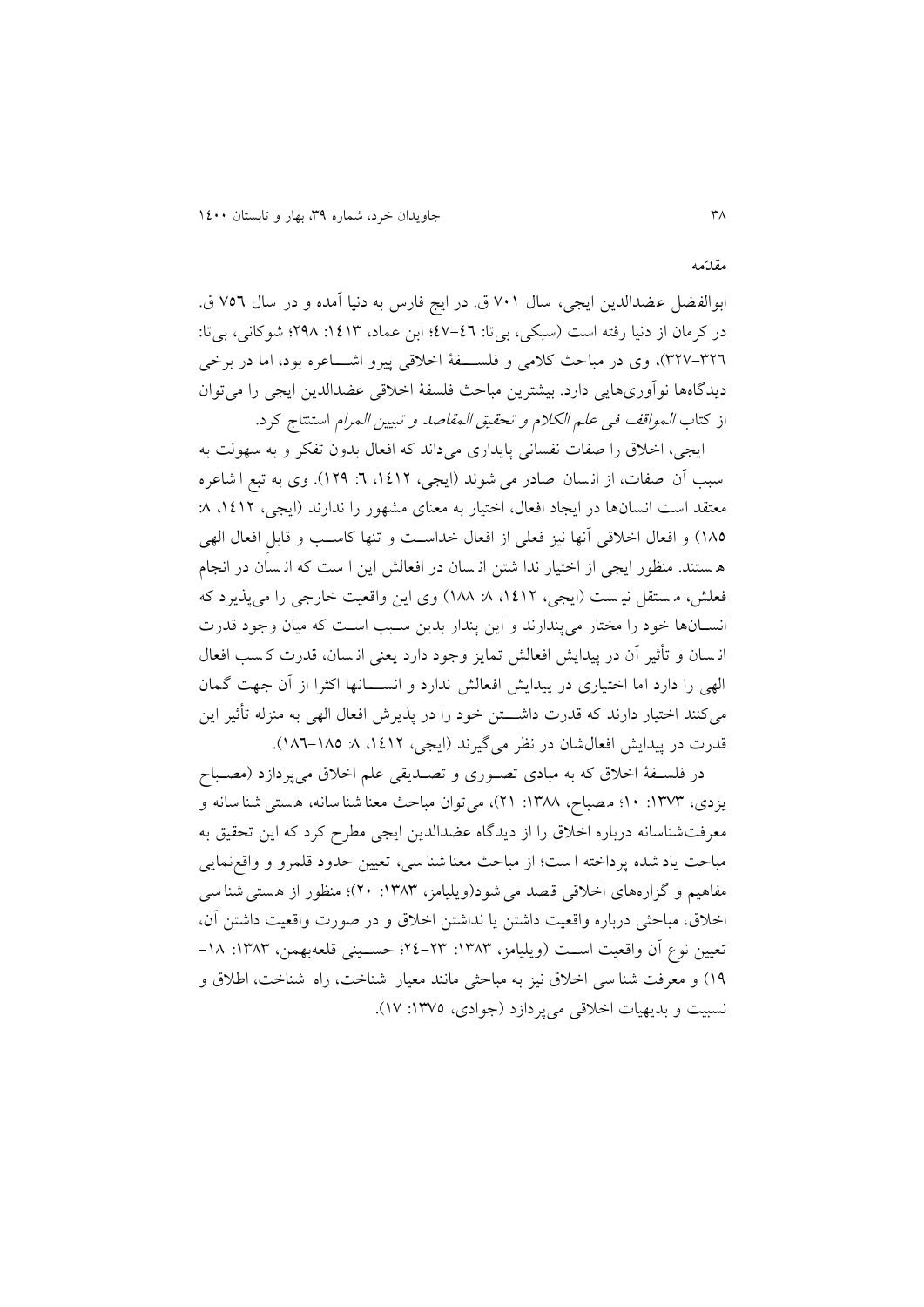#### **معناشناسی اخالق**

تبیین و برر سی معنا شنا سی مو ضوع و محمول گزارههای اخلاقی از مباحثی ا ست که ايجی به آن میپردارد و برای فهم هرچه بهتر هستی شناسی اخالق مفید به نظر می رسد؛ به عنوان مثال وی مفاهیم فضایل اخلاقی، فضایل اساسی و خوب و بد را برر سی کرده است که قلمرو و مقدار واقع نمایی این مفاهیم در معناشـناسـی اخلاق تبیین می شـود. محقق ايجی، در بسياری از انديشههای اخلاقی خود از ابوالحسن اشعری و ديگر اشاعره پیروی کرده است؛ اما در تبیین فضایل اخلاقی، که در مو ضوع جملههای اخلاقی مورد بحث هستند، انديشه انديشمندان يونان باستان را ترويج میدهد.

جرجانی با توجّه به ديدگاه ايجی، مطالب وی را شرح مزجی کرده است به طوری که عین عبارات ايجی نیز در میان کالم جرجانی به کار میرود؛ برداشت وی ار کالم ايجی در تبیین فضايل اخالقی چنین است که هر فعلی سبب ايجاد کمالی ش د، فضیلت و هر فعلی که سبب نقصان و از دست دادن کمال شود، رذيلت اخلاقی به شمار می رود. عبارت شرح مواقف درباره مطالب يادشده چنین است: «ینقسم الخُلق الی فضیلة هی مبدأ ملا هو کامل و رذیلة هی مبدأ ملا هو نقصان« )ايجی، ،0302 :3 023(. وی در عبارتی ديگر روش حصول فضايل انسانی را رعايت حدوسط قوا میداند به عبارت ديگر تعريف ديگر ايجی از فضايل اخلاقی، تعريف به روش حصول آنهاست پس فضيلت را حدوسط قواي غضبيه، شهويه و عاقله می داند و رذيلت را اطراف اين حد وسط قلمداد می کند. عبارت وی چنین است: »فالفضیلة اخللقیة هی الوسط من أحوال هذه القوی و الرذیلة هی االطراف من تلک الاحوال» (ايجی، ۱٤١٢، ٦: ١٣٠) ايجی به اخلاقی ميان فضيلت و رذيلت معتقد است که صفت افعال قرار میگیرد؛ اما ار آنجايی که مبدأ کمال و نقص برای فاعل آن به حساب نمیآيد، فضیلت و رذيلت نیست بلکه مباح اخالقی به حساب میآيد )ايجی،  $(17 - 179 \cdot 7)$ 

ايجی در تبیین فضايل اساسی، عدالت را شامل تمام فضايل اساسی ديگر يعنی عفت، حکمت و شجاعت میشمارد )ايجی، ،0302 :0 40(. او حکمت را هیئت نفسانی میداند که حدوسط میان جربزه و نادانی را دارد و آن را غیر ار معرفت حقايق میداند )ايجی، ،0302 :3 040-041( درحالی که تفتارانی، ار شاگردان مبرر او، حکمت را معرفت به حقايق در حد استطاعت دانسته است؛ اعم ار اينکه، اين معرفت، ملکه و هیأت نفسانی شده يا نشده باشد )ايجی، ،0302 :3 040-023(.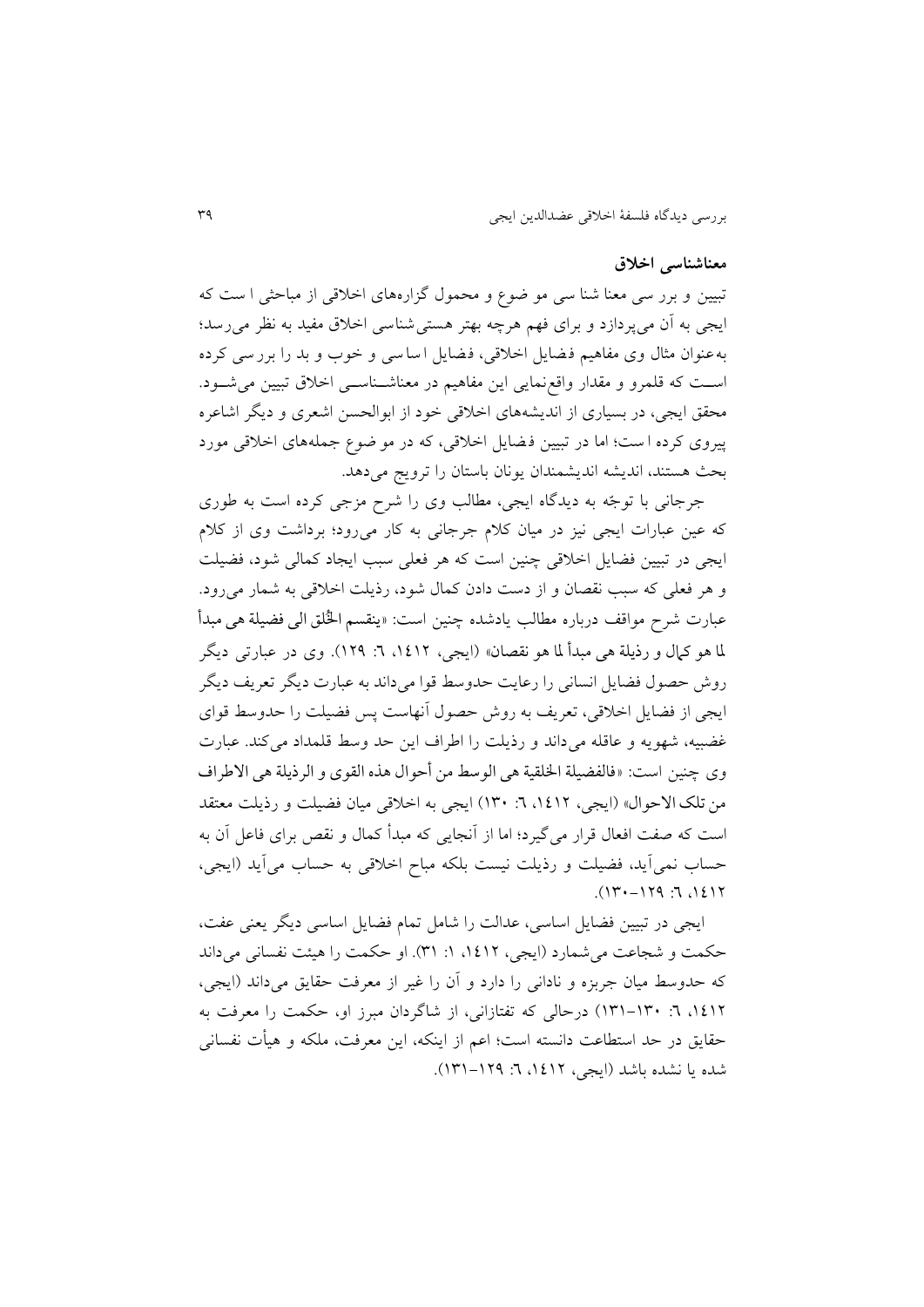قاضی عضدالدین ایجی برخی محمولهای اخلاقی مانند خوب و بد را به صورت مفصل معناشناسی کرده و افزون بر تبیین دیدگاه اشاعره، نوآوریهایی هم داشته است. فخرالدين راری و به تبع او بسیاری ار انديشمندان اسالمی مانند عضدالدين ايجی سه معنا برای حسن و قبح معتقد شدهاند و محل نزاع میان عدلیه و اشاعره را در معنای استحقاق مدح و ذم میدانند. (طوسی، ١٤٠٥: ٣٣٩؛ ايجی، ١٤١٢، ٨: ١٨٢-١٨٣) دو مطلب، ذيل اين بحث در ديدگاه ايجی قابل طرح است؛ بحث اول آنکه استحقاق مدح و ذم را چگونه می توان تشخیص داد؟ بحث دوم آنکه آیا حسن و قبح اخلاقی، در حسن و قبح شرعی منحصر است؟ درباره بحث اول، اشاعره بر اساس اوامر و ن اهی الهی، استحقاق مدح و ذم را تشخیص می دهند و واقعیتی ورای این اوامر و نواهی برای افعال قائل نیستند، پس معنای حسن و قبح با اين معنا، ذيل نظريه امر الهی قرار میگیرد. نظريههای امر الهی خود به چند دسته تقسیم می شوند؛ برخی مانند تفتازانی حسن اخلاقی را بر اساس اوامر الهی و قبح اخلاقی را بر اساس نواهی الهی تفسیر میکنند (تفتازانی، ١٩٨٩: ٢٨٢)، اما برخی مانند ايجی قبح را بر اساس نواهی الهی تبيين کردهاند و غير آن را خوب می شمارند، با توجّه به اين ديدگاه و اين معنا از حسن و قبح، مباح اخلاقی که دارای امر وجوبی و مستحبی نیست، در دايره خوب قرار می گيرد (ايجی، ١٤١٢، ٨: ٨١)؛ اگرچه حسن و قبح عقلی که به معنای کمال و نقص يا مصلحت و مفسده است، مباح هم دارد يعنی برخی صفات، نه حسن هستند که کمالزا باشند و نه قبیح به شمار میروند که باعث نقصان و مفسده شوند، بلکه مباحاند (ايجی، ١٤١٢، ٨ ١٨٢-١٨٤).

ايجی درباره مطلب دوم، نخست معانی سه گانه حسن و قبح و ويژگی اين معانی را می شمارد؛ وی بعد از تحرير محل نزاع در ديدگاه عدليه و اشاعره، اختلاف اقوال را تبيين میکند؛ اما وی بیانی ندارد که اثبات کند حسن و قبح اخالقی در حسن و قبح شرعی منحصر است. او امکان درک عقلی حسن و قبح به معنای کمال و نقص را میپذيرد و به خوب بودن علم و بد بودن جهل که عقل این خوب و بد را میفهمد مثال میزند. وی معتقد است حسن و قبح به معنای مالئمت و منافرت با هدف را نیز عقل درک میکند که گاهی به جای آن تعبیر «مصلحت یا مفسده داشتن فعل» به کار می رود، این دو معنا را عقل میفهمد و اختلافی میان عدلیه و اشاعره در عقلی بودن اين دو معنا وجود ندارد، اما اختلاف آنان در معنای سوم است که مستحق مدح و ذم داشتن را عقل درک میکند يا شارع با امر و نهی خود، آن معنا را جعل میکند؟ به نظر ايجی استحقاق مدح و ذم نيز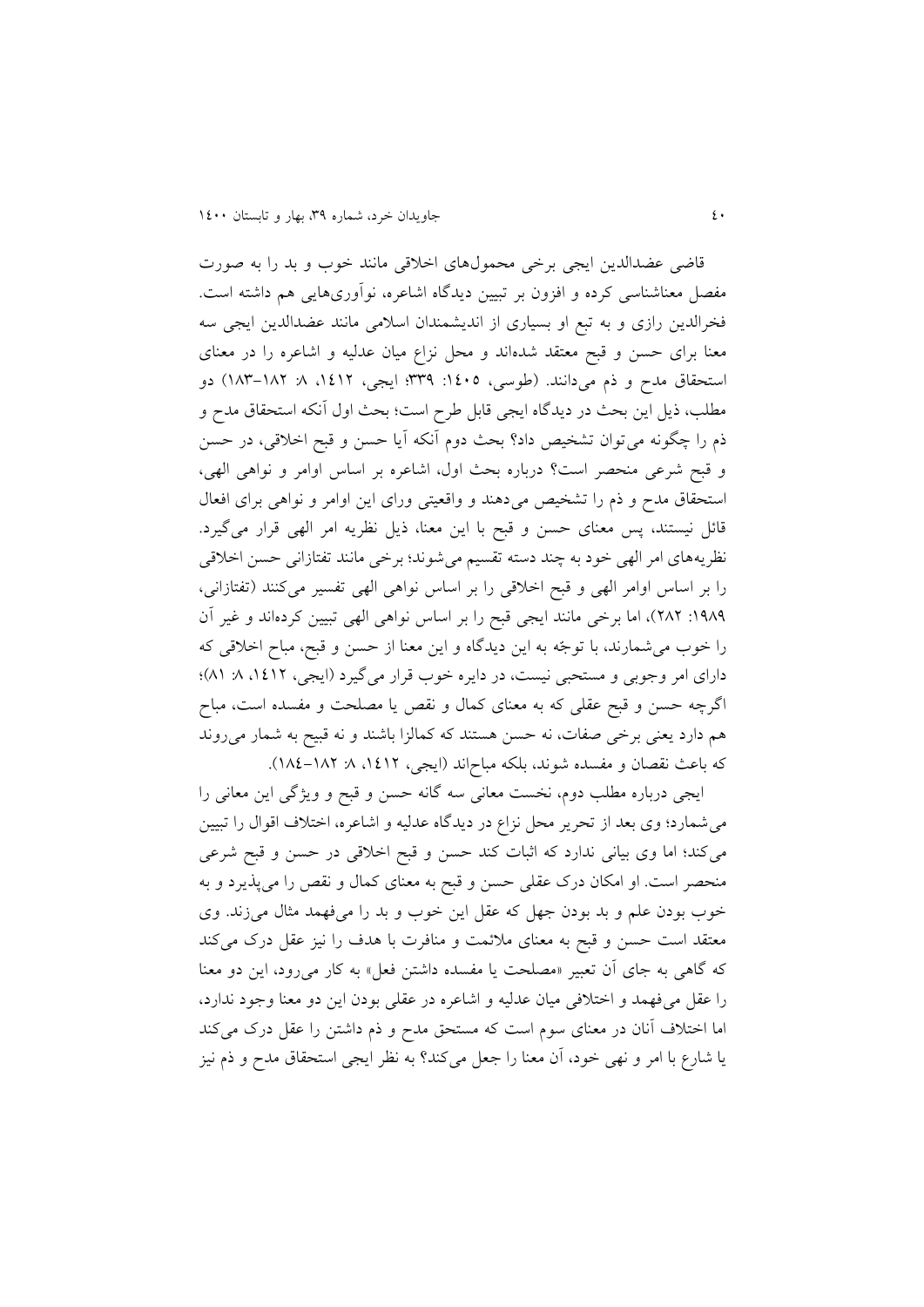دو نوع است، استحقاق مدح و ذمی که عقل درک میکند مانند استحقاق مدح و ذم حاصل ار کمال و نقصان اختیاری؛ اما استحقاق مدح و ذمی که تنها با دست ر شارع فهمیده می شود و تا شارع دستوری ندهد، اين معنا از خوب و بد فهميده نمی شود، همان حسن و قبح شرعی است (ايجی، ١٤١٢، ٨ ١٨٢-١٨٤). اکنون ادلهای که اثبات میکند ايجی حسن و قبح اخالقی را منحصر در حسن و قبح شرعی نمیداند، بیان میکنیم.

دلیل اول اينکه ايجي نظريه انديشمندان يونان باستان به خصوص ارسطو را در فضايل اخلاقی میپذیرد و راه وصول به فضایل اخلاقی را اعتدال میداند، پس موضوعات حسن و قبیح اخلاقی مانند فضایل و رذایل را منحصر در موضوعات حسن و قبح شرعی نمیداند؛ زيرا فضيلت اخلاقی از طريق اعتدال به دست میآيد يعنی عقل میتواند فضايل اخلاقی را از طريق اعتدال بشناسد و لازم نيست منتظر امر و نهی الهی باشد. در صورتی که اگر حسن و قبح اخالقی را در حسن و قبح شرعی منحصر بداند، راه اعتدال برای رسیدن به مصادیق خوب اخلاقی معنا نخواهد داشت، وی با تبیین روش اعتدال برای حصول فضایل، خواسته بپذیرد که اگر خوب و بد را به معنای استحقاق مدح و ذم الهی بپذيريد شارع بايد اين استحقاق را مشخص کند اما اگر به جنبهای مانند جنبه کمالبخشی فعل توجّه کنید و خوب و بد را به کار برید عقل توانایی کمالبخشی افعال اخلاقی را دارد (ايجي، ١٤١٢. ٦: ١٢٩–١٣١) و يک فعل ممکن است دارای هر دو جنبه باشد. به نظر میرسد انديشمندانی مانند تفتازانی از ايجی تأثير پذيرفتهاند که برخی شبهات اينگونه ای معتزله را بر اشاعره قوی می دانند (تفتازانی، ۱۹۸۹: ۲۹۳).

دلیل دوم اينکه ايجی با بیان ذيل، دلیل اشاعره بر حسن و قبح شرعی را دلیلی لفظی دانسته و اختالف اشاعره و عدلیه را در معنا و حقیقت نمیداند، بلکه اختالف را در عبارت پردازیهای مختلف قلمداد میکند؛ اين بيان با شبههای شروع میشود که بر عقيده اشاعره وارد شده است که اگر حسن و قبح را عقل نمیفهمد چگونه عقل حکم میکند که خدا دروغ نمیگوید؟ عدلیه معتقدند چون دروغ گفتن بد است از خدا دروغ سر نمیزند؛ اما يکی از پاسخهای اشاعره اين است که دروغ نگفتن خدا به دليل بد بودن دروغ گفتن و به معنای استحقاق ذم داشتن آن نیست بلکه به معنای نقص داشتن دروغ گفتن است و معنای کمال و نقص را عقل میتواند درک کند؛ ازاین رو حکم میکند که خدا دروغ نمیگويد؛ اما ايجی میگويد میان قبح عقلی و نقص در فعل تمايزی نمیبينم و حقیقت کلام ما و عدلیه يکی است اگرچه با عباراتی متفاوت بیان می شود (ايجی،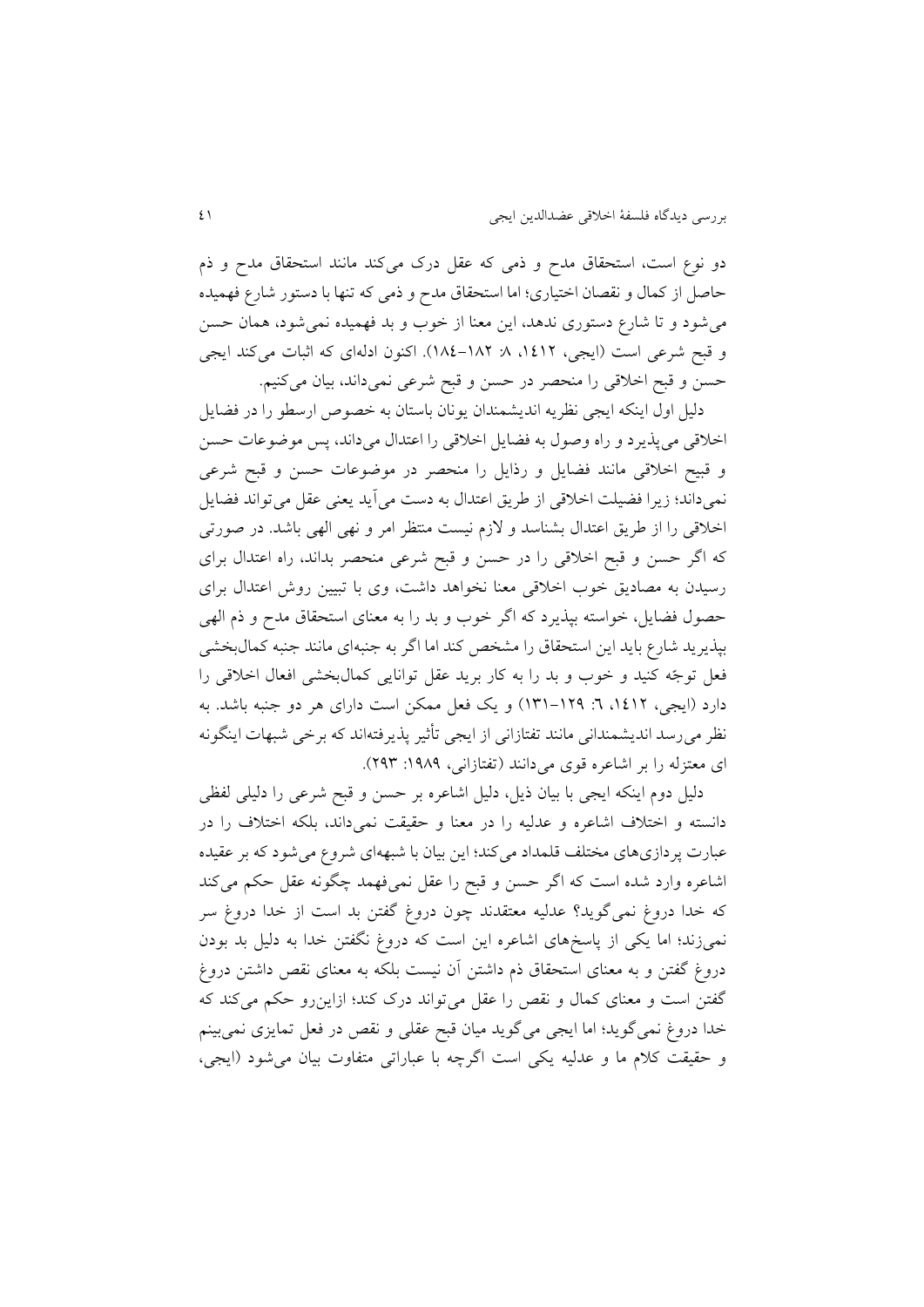،0302 :3 010(؛ پس اينجا که استحقاق مدح و ذم عقلی را که حاصل ار کمال و نقص است، قبول میکند دلالت بر اين دارد که وی نوعی استحقاق مدح و ذم عقلی را پذيرفته است.

سیف الدين آمدی ار انديشمندان اشاعره نیز قبل ار ايجی در تمايز نهادن میان معانی سه گانه تشکیک میکند و معتقد است خوب بودن امری دو معنای قابل جمع دارد اول آنکه ار نظر شارع ممدوح است يا دستکم ناروا نیست و دوم آنکه ار نظر عقل گروهی ار انسانها با اغراض و مصلحتهايشان سارگار است )آمدی، :0323 31-33؛ آمدی، :0430 243-243(. فقط نکته اينجاست که سیف الدين آمدی و ايجی میان اين معانی ارتباطی قائل نیستند يعنی استحقاق مدح و ذم الهی ار کمال و نقص يا مصلحت و مفسده حاصل نمیشود بلکه استحقاق مدح و ذم الهی، فقط از اوامر و نواهی الهی حاصل میشود و این اوامر و نواهی بر واقعیتی مبتنی نیستند.

#### **هستیشناسی اخالق**

ايجی افزون بر معناشناسی حسن و قبح، به هستیشناسی آن نیز همت گماشته است. همانطور که وی در معناشناسی، امکان معانی مختلف در حسن و قبح اخلاقی را میپذیرد و معنای حسن و قبح اخالقی را در حسن و قبح شرعی منحصر نمیداند؛ پس واقعیت حسن و قبح مطابق با معنای آن متغیر خواهد بود؛ یعنی حسن و قبح از آن حیث که معنای استحقاق مدح و ذم دارد و آثار تکلیفی بر آن بار است، اعتباری محسوب می شود که از طريق خداوند جل و علا، اعتبار می شود و به تعبير ايجی اگر فعلی مورد نهی شارع باشد، استحقاق ذم دارد و اگر مورد نهی شارع نباشد، استحقاق مدح دارد؛ اما از آن جهت که معنای کمال و نقص يا مصلحت و مفسده داشته باشد، واقعیت دارد.

بعد ار تبیین مختصر ار اعتبارگرايی و واقعگرايی در ديدگاه ايجی، دو پرسش مطرح میشود؛ اول آنکه وجه جمع اعتبارگرايی و واقع گرايی چگونه خواهد بود؟ دوم آنکه ادله واقعگرايی ديدگاه ايجی چیست؟

پرسش نخست اين است که آيا امکان دارد شخصی هم واقعگرا و هم اعتبارگرا باشد؟ به نظر می رسد امکان وقوعی آن مانند آن چیزی است که فقها به آثار تکلیفی و وضعی برخی افعال معتقدند که آثار وضعی آن فعل حکايت ار واقعیت داشتن پیامدهای آن و آثار تکلیفی آن، حکایت از اعتباری بودن امر به آن فعل دارد، از جهت آثار تکلیفی فقط مبتنی بر اعتبار است و هیچ واقعیتی پشتوانه آن وجود ندارد و از جهت آثار واقعی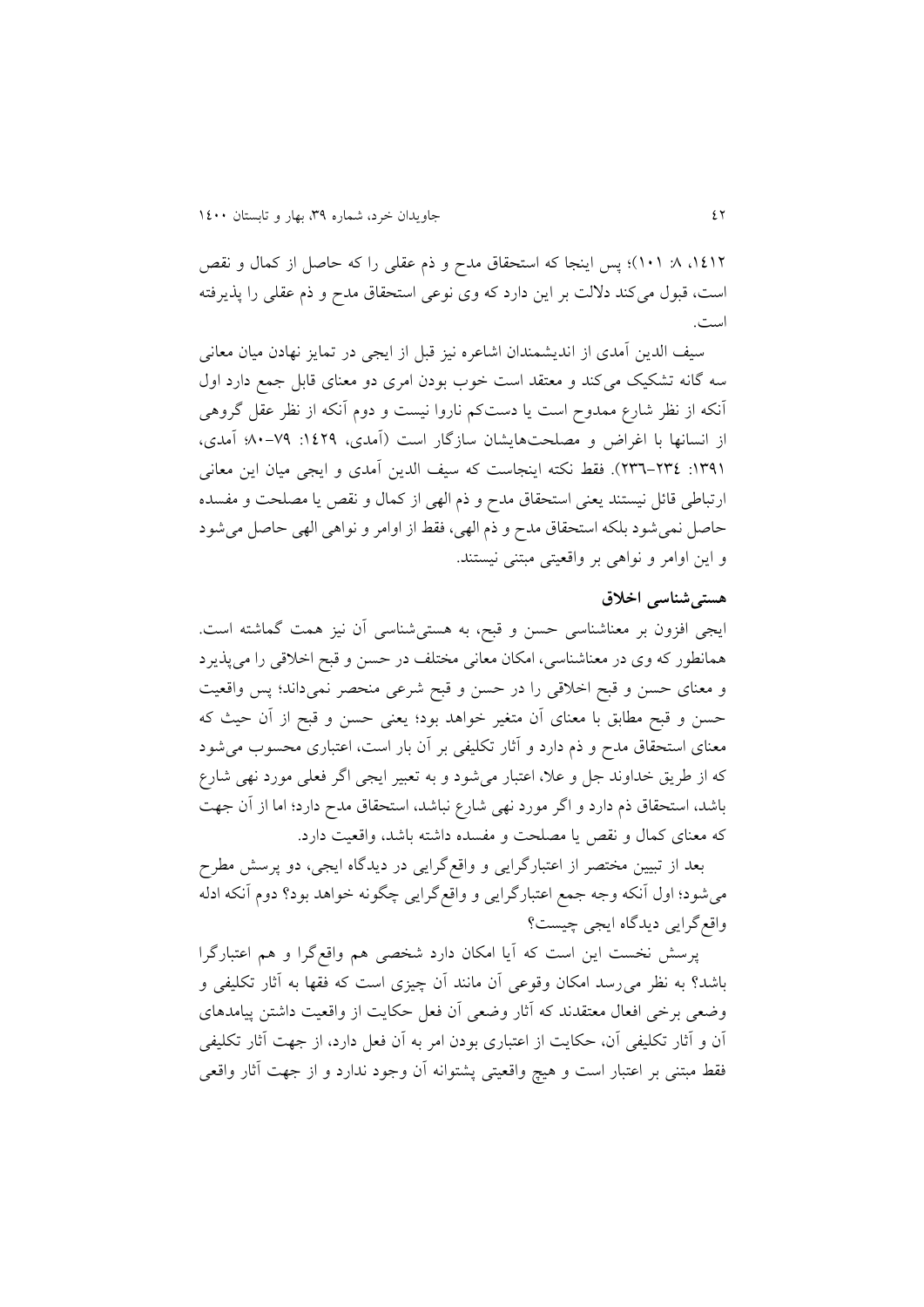فقط بر واقعیت مبتنی است و هیچ اعتباری را برنمی تابد. البته ممکن است کسی بگوید احکام فقهی، اعتبار مبتنی بر واقعیت است، اما ايجی معتقد است واقعیت اخالقی و اراده الهی در اعتبارگرايی اخالقی مستقل ار يکديگرند و هیچ ارتباطی با يکديگر ندارند و اگر چنین تفسیری از دیدگاه ایجی ارائه نشود، دیدگاه وی متناقض خواهد بود؛ پس بهترین وجه جمع مباحث حسن و قبح الهی و بیان فضايل اخالقی در کالم ايجی تبیین يادشده است.

پرسش دوم که درباره ادله واقع گرايی ايجی بود، دليل نخست اين است که ايجی در تعريف خُلق، آن را ملکهای میداند که کیفیت نفسانی برای انسان به حساب میآيد و واقعیت خارجی دارد که سبب صدور افعال بدون تفکر و تأمل می شود مانند کسی که بدون تأمل درباره حروف، مطالبی را مین يسد ريرا کتابت ملکه او شده است؛ اين صفت اخلاقی در اثر اعمال صالحه به وجود میآید آن طور که جرجانی در شرح کلام ایجی میگويد: «وإن كانت الأخلاق الحسنة التابعة للأعمال الصالحة كمالا له معتدا به ایضا لكن الكمالات العلمية ارفع و اسني اذ لا كمال له كمعرفته تعالى» (ايجي، ١٤١٢، ١: ٢٥).

دلیل ديگر تفسیر واقعگرايانه ار ديدگاه ايجی اين است که وی، ملکه را دو قسم میداند گاهی ملکه سبب صدور افعال کمالزا میشود که به سبب کمالزا بودن، آن را فضیلت می نامد و گاهی سبب صدور افعالی می شود که نقصی را به دنبال دارد که به سبب نقصی که ايجاد میکند، آن را رذيلت می شمارد (ايجی، ١٤١٢،٦: ١٢٩). بهعبارتديگر، وی با طرح بحث فضیلت و رذيلت اخالقی و ارتباط اين دو به کمال و نقص، نوعی واقع گرايی اخلاقی را پذيرفته است. وی طبق أنچه در معناشناسی فضايل اخلاقی و کمال تبیین شد، اعتقاد دارد هر فعلی را که سبب ایجاد کمالی شود، فضیلت و هر فعلی را که سبب نقصان و از دست دادن کمال شود، رذيلت اخلاقی به حساب می آيد (ايجي، ١٤١٢، ٦: ١٢٩–١٣٠).

ت جّه ايجی به کمال و سعادت متناسب با افعال اخالقی غیر ار آثار کمالی حاصل ار اطاعت اوامر الهی، به عنوان هدف افعال اخلاقی، وی را در زمره واقع گرايان قرار میدهد؛ ريرا وی برای افعال اخالقی، آثار کمالی خاص معتقد است؛ به عبارت ديگر در نظريه امر الهی، اخلاق و خوب و بد اخلاقی صرفا دستوری به حساب می آید که از جانب خدا صادر میشود و تنها به سبب اطاعت امر الهی آثاری بر این اطاعت بار میشود ، اما در ديدگاه ايجي هر فعل اخلاقی دارای کمال خاصی است که افعال اخلاقی با توجّه به اين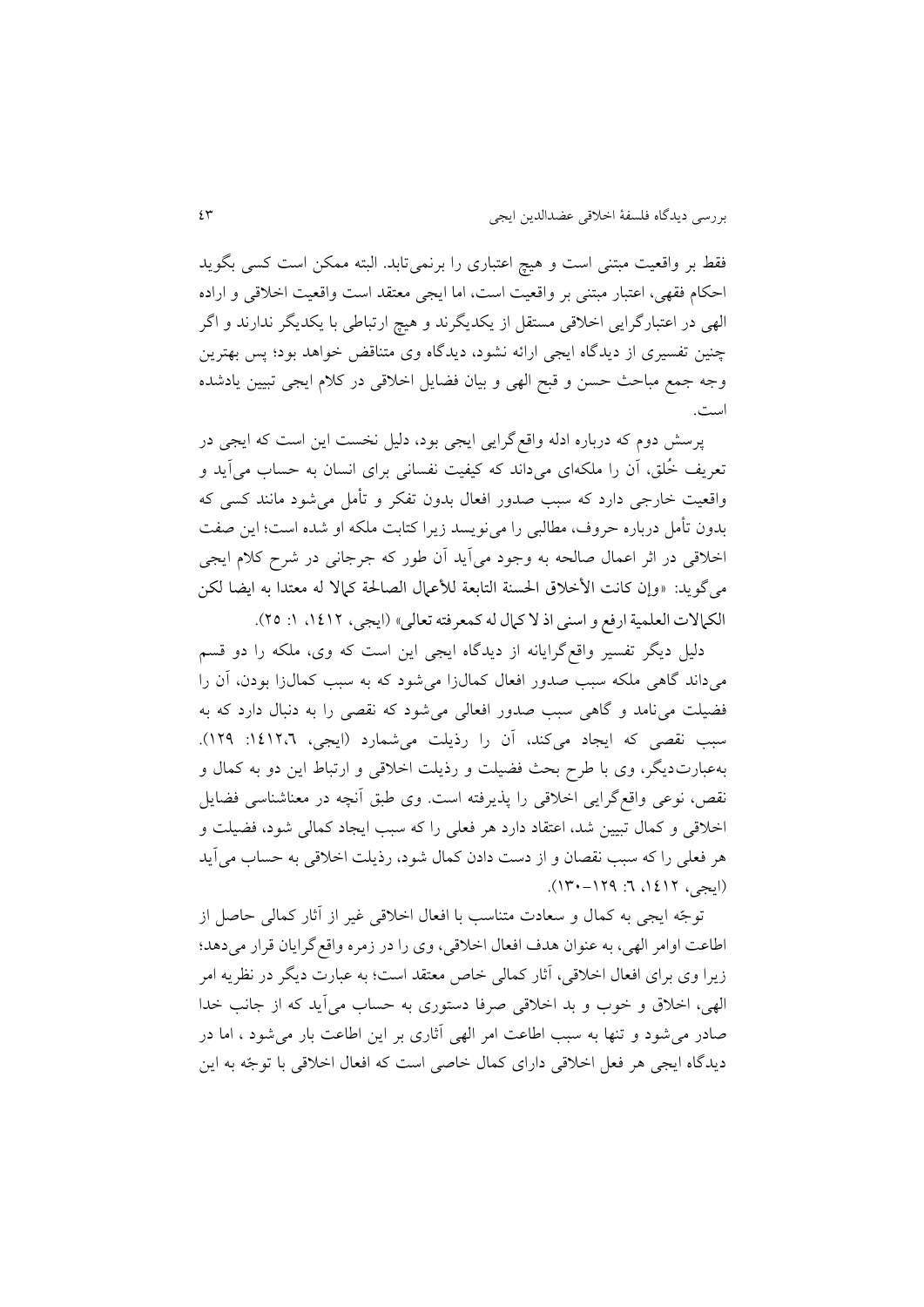کماالت اررشگذاری میش ند؛ وی کماالت حاصل ار افعال اخالقی را درجهبندی میکند به طوری که وی کمالات عقلیه را بالاترین کمالات در نظر میگیرد و کمال شناخت حضرت ربوبی را بالاترين کمال به حساب میآورد. وی کمال را افزايش بهره وجودی پیدا کردن می داند زیرا بعد از اینکه وی قوه عاقله انسان را کمال اول انسان می شمارد، کسب معقولات را سبب تمايز انسانها و کمالات ثانيه آنها به حساب میآورد که سبب برتری آنها از يکديگر می شود. وی معتقد است اعمال صالح سبب ايجاد اخلاق خوب می شود و اخلاق خوب، کمال برای انسان به حساب می آید که کمالات علمی به سبب وجود علم و شناخت حضرت حق بالاترين درجه كمالي محسوب مي شود (ايجي، ١٤١٢،  $\Lambda$ : 37-07).

اگرچه ادله فوق به واقع گرايي ايجي دلالت دارد، اما برخی جملات ايجي طوري بيان شده است که غیرواقع گرايی ديدگاه او را تقويت میکند؛ راه حل اين تناقضات ظاهری چیست؟ برای تبیین راه حل، نخست تناقضات را به ص رت شبهه بر واقعگرايی مطرح میکنیم و به آن پاسخ میگوییم.

شبهه اول اينکه اگر ايجی واقعگراست پس چرا با دلیل سعی دارد حسن و قبح ذاتی را مردود نشان دهد، ايجی در رد حسن و قبح ذاتی اين اشکال را مطرح میکند که اگر حسن و قبح ذاتی باشد بدی از ذات دروغ یا صفتی که لازمه ذات است خواهد بود، ازآنجايی که ذاتی زائل نمی شود نبايد بدی دروغ زائل شود اما دروغ گاهی خوب است مانند جايی كه خبر دادن به ظالم از مكان مظلومی سبب ريخته شدن خون مظلوم می شود، دروغ گفتن در اينجا خوب است و اگر دروغ گفته نشود و مظلوم نجات پیدا نکند، فردی که دروغ نگفته مذمت می شود (ايجی، ۱۶۱۲، ۸: ۱۸۹).

در پاسخ به شبهه فوق می توان گفت که اولاً ذاتی در این شبهه، به معنای ذاتی باب ايساغوجي است که شامل جنس، فصل و نوع می شود پس ايجی با کلام خود، خوبی و بدی را ذاتی باب ایساغوجی در افعال نمیداند و وجود چنین خوبی و بدی ذاتی را رد می کند، همچنین با بیان ایجی، خوب و بد اعتباری از خوب و بد واقعی تفکیک شده است تا کسی گمان نکند حسن و قبح به معنای استحقاق مدح و ذم بر واقعیتی استوار است؛ ثانیا نوع واقع گرايی اخلاقیای که به ايجی نسبت داده شد، غیر از اين است که خوب و بد ذاتی فعل باشد. بلکه ايجی، حسن و قبح ذاتی به معنای حسن و قبح واقعی را در معنايی غیر ار استحقاق مدح و ذم داشتن میپذيرد؛ ريرا وی حسن و قبح به معنای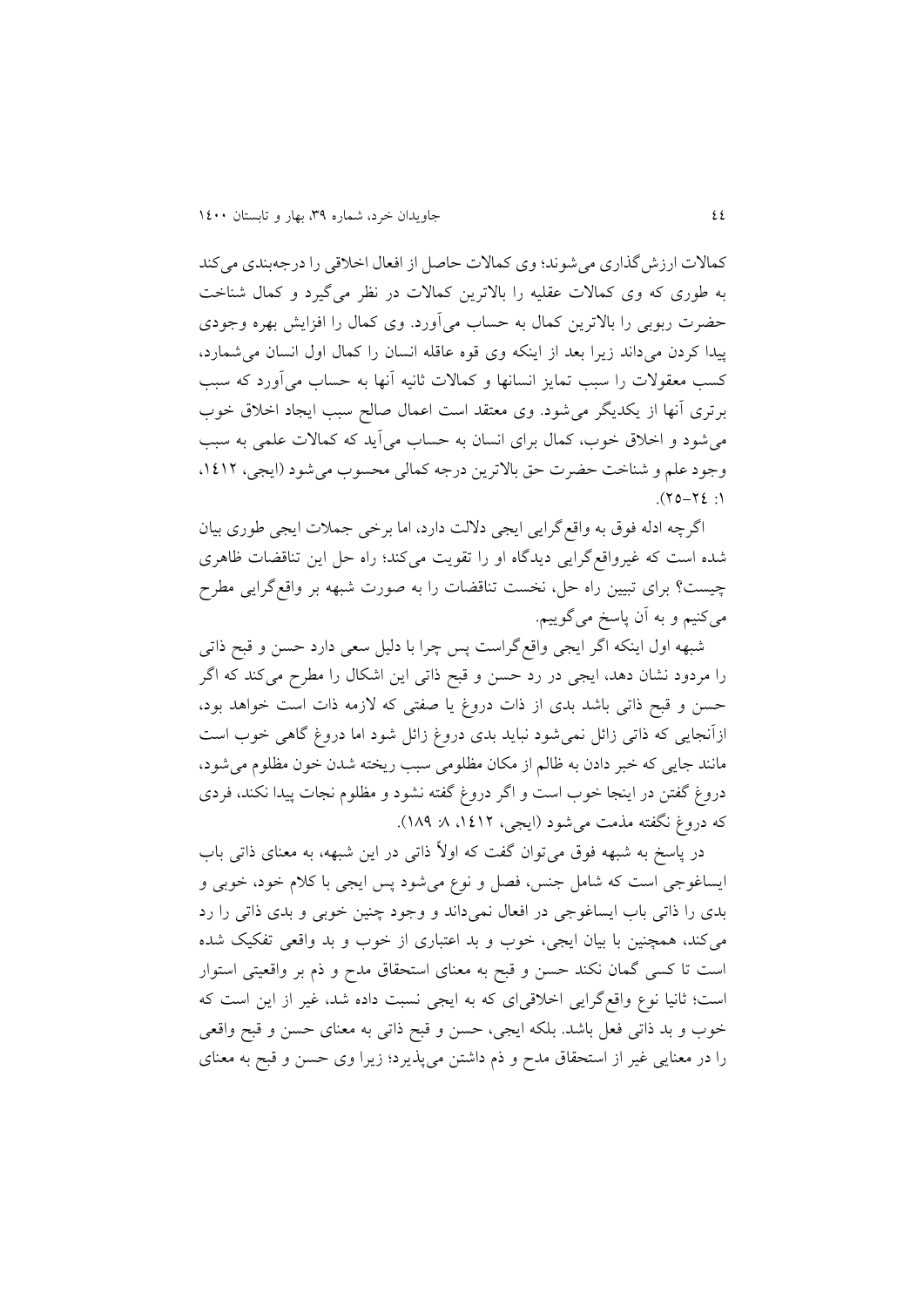کمال و نقص يا مصلحت و مفسده را واقعی و قابل کشف عقلی میداند )ايجی، ،0302  $\Lambda$ :  $\Lambda$  $\Lambda$ - $\Lambda$  $\Lambda$  : $\Lambda$ 

شبهه ديگری که ايجی نقل میکند و آن را يکی از شيوههای اشاعره در رد حسن و قبح ذاتی افعال میداند، استفاده از قضایایی است که امروزه به پارادوکس دروغ خوانده میشود. تبیین شبهه برای رد حسن و قبح ذاتی این است که قضیه «فردا دروغ خواهم گفت» صدقش به صدور کذب در فردا میانجامد يعنی از صدق و حسن اين قضايا، کذب و قبحش پديد میآيد؛ به عبارت ديگر اشکال اين است که اگر حسن و قبح ذاتی باشد، اجتماع متنافیین در خبر واحد لازم می آید. به عنوان مثال اگر کسی بگوید: «من فردا دروغ خواهم گفت» و فردا دروغ نگويد پس ديروز دروغ گفته است و مفاسد دروغش عايدش میشود و اگر دروغ بگوید، اگرچه دیروز راست گفته است، اما آثار و مفاسد دروغ امروز گريبانش را میگیرد؛ پس اين کالم، مستلزم اجتماع حسن و قبح است؛ پس واقعیتی برای حسن و قبح وجود ندارد که می توان چنین اجتماعی را بیان کرد. ایجی این استدلال را قوی نمیداند و بعد از تبیین اشکال، آن را رد میکند (ایجی، ۱۶۱۲، ۸: ۱۸۹–۱۹۰).

وی در پاسخ به استدلال موجود در اشکال فوق معتقد است اولا این احتمال وجود دارد که قائلین به حسن و قبح ذاتی توجیه کنند که بیان فوق نشان می دهد که مستلزم بدی، بد است، درحالی که گاهی خوب ذاتی، مستلزم بدی می شود و این رد ذاتی بودن خوب و بد نيست يعني اگر انساني گفت: فردا دروغ مي گويم، افزون بر بيان بدش سبب می شود که فردا نیز کار بدی را انجام دهد، در حالی که در مثال یادشده اگر راستگویی خوب باشد، فردا بايد دروغ بگويد و اين يعنی گاهی خوب ذاتی سبب بدی می شود همانطور که فعل بد نیز مستلزم بدی می شود که اشکال به قائلین حسن و قبح ذاتی به حساب نمی آيد. ثانيا جهت خوبي و بدي در اشکال فوق متمايز است يعني اگر فردا دروغ گفته شود، از جهت دروغ بودن بد است و از جهت وفای به عهد برای مخبر خوب است. ثالثا اينکه تعريف ما از راستگويی اين باشد که هر قولی که مستلزم بدی نشود راستگويی محسوب می شود و چون اين قول محکی قول ديروز بوده است و مستلزم بدی شده است پس بد است اگرچه مطابق با کلام ديروز قائل بوده که بيان کرده است فردا دروغ میگويم؛ با سه تبيين يادشده، اشکال بر حسن و قبح ذاتی وارد نيست (ايجي،  $(19 - 114 \times 16)$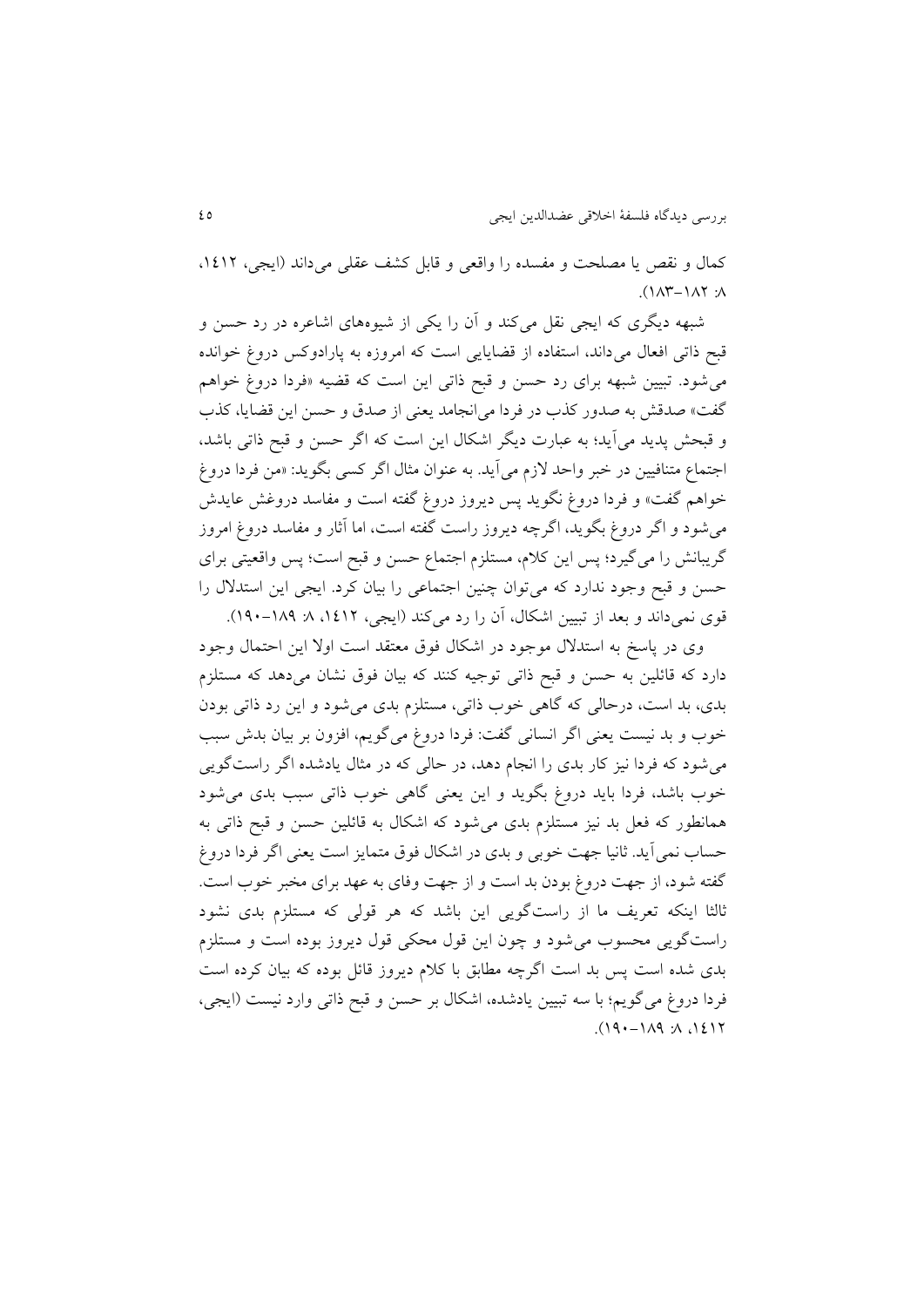#### **معرفتشناسی اخالق**

ايجی در معرفتشناسی اخلاق نيز ديدگاههای قابل توجّهی دارد که میتوان شناختگرايی اخالقی، معیار شناخت اخالقی، راه شناخت اخالقی، برهانپذيری و اطالق و نسبیت اخلاقی را از اين قبيل شمرد كه در اينجا مختصرا توضيح داده می شود.

ايجی معتقد است ار آن جهت که حسن و قبح به معنای استحقاق مدح و ذم باشد، بايد به دنبال راه شناخت اراده شارع بود؛ زيرا تنها اراده شارع تعيين كننده خوب و بد به حساب میآيد؛ وی تنها راه شناخت اراده شارع را از طريق نواهی شارع معرفی میکند به طوری که اگر فعلی مورد نهی شارع بود بد است و اگر فعلی مورد نهی شارع نبود، خوب به حساب می آيد. ايجی از آن جهت که حسن و قبح به معنای استحقاق مدح و ذم نباشد، معیار شناخت اخلاقی را به تبع اندیشمندان یونان باستان حد وسط معرفی میکند. وی به تبع آنها، روش حصول فضايل انسانی را رعايت حدوسط قوا میداند، يعنی فضيلت را حدوسط قوای غضبيه، شهويه و عاقله میداند و رذيلت را اطراف اين حد وسط قلمداد میکند. حدوسطی که ايجی تبیین میکند ار شرع نگرفته است تا اعتدال را راهی برای دستیابی به اراده شارع قلمداد کنیم، بلکه او اعتدال را راهی برای وصول به کمال میداند و کمال را نشانه فضیلت قلمداد میکند، پس این معیار شناخت عقلانی است که انسان را به واقعیت اخلاقی رهنمون میکند. ایجی حدوسطی اخلاقی میان فضیلت و رذيلت معتقد است که صفت فعلی قرار میگیرد که مبدأ کمال و نقص برای فاعل آن به حساب نمی آيد (ايجی، ١٤١٢. ٦: ١٢٩–١٣٠)، میتوان اين نوع اخلاق را مباحات اخلاقی به حساب آورد. کلام جرجانی در شرح مواقف ایجی درباره مباحات اخالقی چنین است: »فالفضیلة اخللقیة هی الوسط من أحوال هذه القوی و الرذیلة هی الاطراف من ثلث الأحوال و غیرهما أی غیرالفضیلة والرذیلة ما لیس شیئا منها أی من الوسط و الأطراف» (ايجي، ١٤١٢، ٦: ١٣٠).

ايجی ار آن جهت که اعتبارگراست، تنها راه شناخت احکام اخالقی را وحی میداند و در راه شناخت نبودن عقل ادلهای را بیان میکند که در اینجا به ادله او اشاره خواهد شد، اما ار آن جهت که واقعگراست، راه شناخت احکام اخالقی را عقل میداند. ايجی نقش وحی را در تشخیص خوب و بد اخلاقی به معنای استحقاق مدح و ذم بسیار پررنگ میداند که وحی نه اینکه کاشف واقعیت خوب و بد اخلاقی باشد بلکه کاشف اراده شارع است که او خوب و بد اخلاقی به معنای یادشده را جعل می کند. وی در تبیین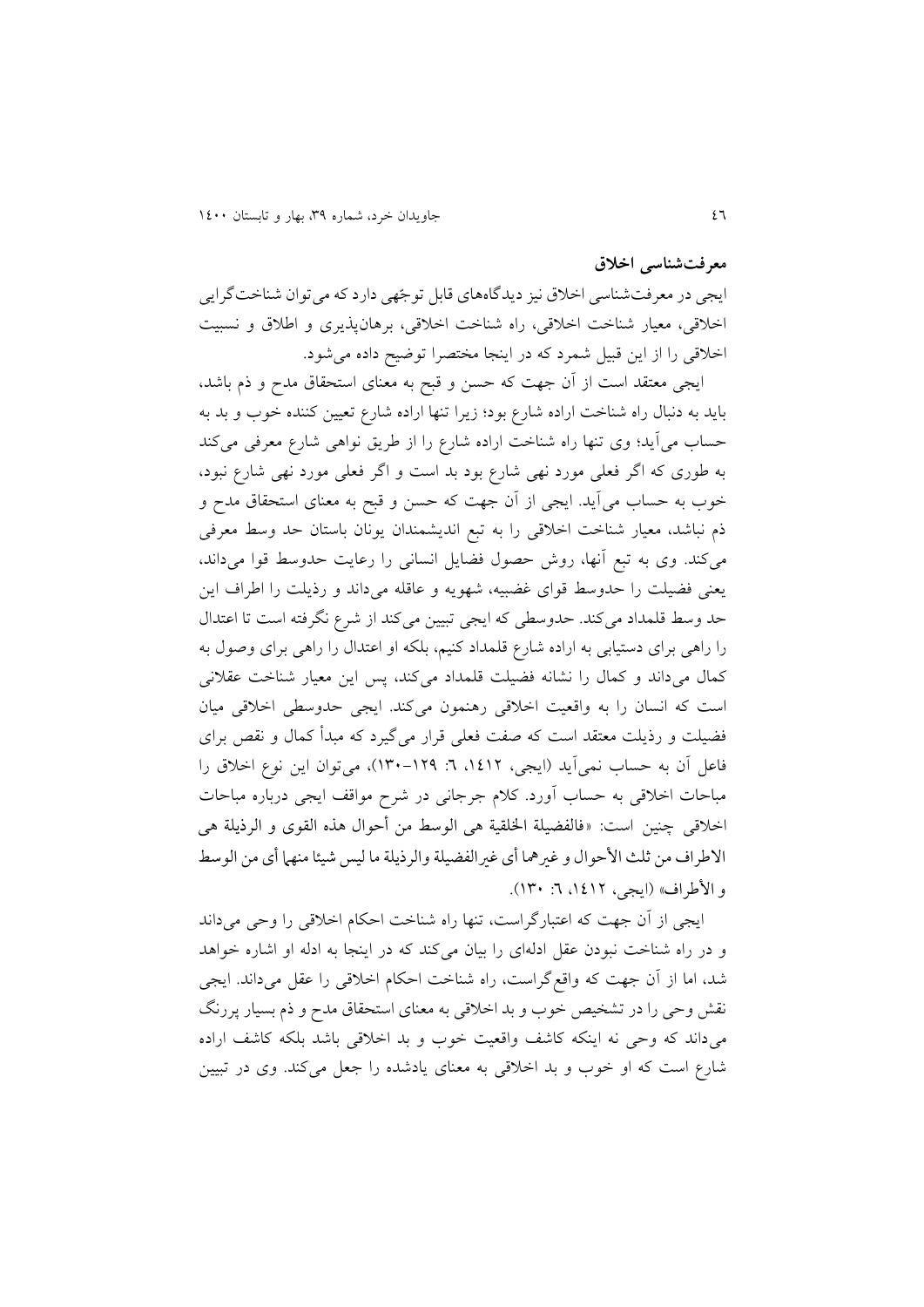دیدگاه عدلیه، نقش وحی را در کشف واقعیت بیان میکند و اظهار می دارد معتزله معتقدند که برخی خوبیها و بدیهای اخلاقی را عقل نمیتواند کشف کند و با مراجعه به شرع میتوان واقعیت خوبی و بدی آنها را کشف کرد (ایجی، ۱۶۱۲، ۸:۱۸٤)؛ درحالی که در ديدگاه ايجی، شرع کاشف واقعیت نیست بلکه کاشف اراده شارع است که آن اراده، جاعل خوب و بد به معنای يادشده به حساب می آيد.

ايجی قوه عاقله را مانند مشهور به دو قسم تقسیم میکند؛ عقل نظری و عقل عملی؛ وی، عقل نظری را مدرِک و مفید برای استنباط هستیها و کلیها قلمداد میکند درحالیکه عقل عملی برای ادراک و استنباط بايدهای جزئی مفید میداند؛ به عبارت ديگر عقل عملی برای استنباط صناعات فکری به کار میرود و همچنین امور جزئیه ای را که به انجام و ترک عمل مربوط است، تعیین تکلیف میکند (ایجی، ۱٤١٢، ۷: ٢١٢).

عقل در ديدگاه ايجی دو نقش دارد؛ يکی نقش عقل در حسن و قبح به معنايی غیر ار معنای استحقاق مدح و ذم است و ديگری نقش عقل در حسن و قبح به معنای استحقاق مدح و ذم؛ حسن و قبح به معانی ای غیر ار معنای استحقاق مدح و ذم مانند کمال و نقص يا دارای مصلحت و مفسده بودن که در اين صورت عقل کاشف آن واقعیت اعم از «کمال و نقص» يا «مصلحت و مفسده» داشتن خواهد بود. ايجي معتقد است در حسن و قبح به معنای استحقاق مدح و ذم همه چیز به اراده خدا بستگی دارد و حقیقتی برای افعال وجود ندارد که به واسطه آن حقیقت، فعل دارای صفت خوب و بد شود بلکه مبتنی بر اراده شارع است و عقل نقشی جز فهم اراده شارع از طريق وحی ندارد (ايجی، ١٤١٢. % ١٨١). پس عقل قادر به شناخت خوبی و بدی افعال به معنای استحقاق مدح و ذم نیست؛ زیرا از این حیث هیچ واقعیتی در افعال بر این معنا وجود ندارد. مادامی که نهی شارع به فعلی تعلق نگرفته باشد بد اخلاقی به حساب نمیآید (ایجی، ۱۶۱۲، ۸ ۱۸۵–  $.(\lambda)$ 

ايجی دليل عقلی نبودن حسن و قبح اخلاقی به معنای استحقاق مدح و ذم الهی را اینگونه بیان میکند؛ ازآنجایی که انسان در افعال خود اختیار ندارد، پس حسن و قبح اخالقی ار طريق عقل قابل درک نیست. عبارت جرجانی در شرح مزجی کالم ايجی چنین است: »معلی أن احلسن و القبح لیسا معقلینی وجهان؛ االول أن العبد جمبور فی افعال و إذا کان کذلک لم یحکم العقل فیها بحسن و لا قبح» (ايجی، ١٤١٢، ٨ ١٨٥). ارتباط منطقی دو جمله يادشده در اين است که اگر انسان قدرت بر ترک فعلی نداشته باشد، در انجام آن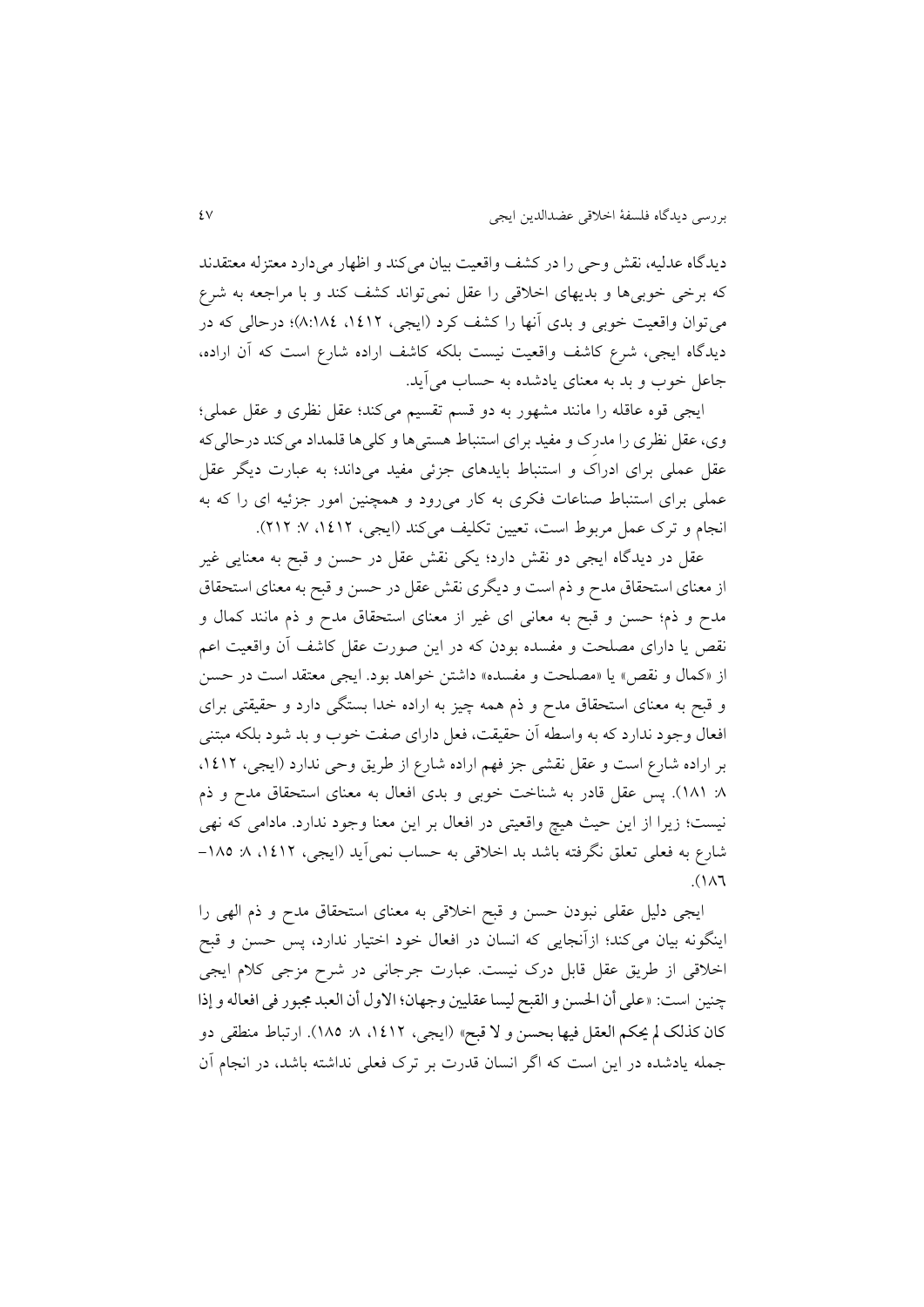فعل مجبور به حساب می آید و اگر انسان قدرت ترک فعل را داشته باشد اما مرجحی برای انجام آن وجود نداشته باشد انجام آن فعل اتفاقی محسوب می شود، نه اینکه فعل اختیاری به حساب آيد؛ زيرا فعل اختیاری فعلی است که به دلیل وجود مرجح از روی اراده قطعی صورت گیرد. اگر به دلیل وجود مرجحی از طرف انسان فاعل، ترک فعل ترجیح پیدا کند، همین کالم را درباره مرجح مطرح میکنیم که اين مرجح به سبب چه مرجحی به وجود آمد و همین دلیل تسلسل پیدا میکند و تسلسل محال است و اگر با وجود اين تسلسل، فعلی واجب باشد، فعل اضطراری محسوب می شود، نه فعل از روی اختیار. پس فعل انسانها يا از روی اتفاق خواهد بود يا اضطرار و هر دو با اختيار بودن فعل نمی سازد و انسان در افعالش مجبور خواهد بود و این افعال غیراختیاری نمی تواند به صفت حسن و قبح به معنای استحقاق مدح و ذم حاصل ار عقل متصف ش د به همین دلیل اشاعره، عقل را مدرِک حسن و قبح به معنای يادشده نمیدانند، درحالی که عدلیه حسن و قبح را به معنای يادشده صفت افعال اختیاری میدانند (ايجی، ۱۶۱۲، ۸: ۱۸۵- $\Lambda$ 

اگر از ايجی پرسيده شود چرا انسان اختيار ندارد، وی در پاسخ به اين پرسش خواهد گفت به دلیل اینکه قدرت خدا محدود و نفی نشود (ایجی، ۱۶۱۲، ۸. ۱۸۲). اگر اشکال شود اعتقاد به جبرگرايی انسان، مکلف بودن او مخدوش خواهد شد؛ زيرا همه تکالیف، تکلیف بمالایطاق خواهد بود و عدلیه آن را محال میداند و اشاعره نیز که امکان آن را محال نمیدانند، وقوعش را در بسیاری از موارد نفی میکنند. زمانی که تکلیف کردن اشکال داشته باشد، حسن و قبح شرعی نیز مخدوش خواهد بود و اصلا نمی توان افعال را به حسن و قبح متصف کرد، در حالی که اشاعره و ايجی به حسن و قبح شرعی معتقدند. افزون بر اينکه اگر تکليف جايز نباشد، اوامر و نواهی خدا هم ازآنجايی که نمی تواند از روی انگیزه باشد از روی اجبار خواهد بود.

ايجی در پاسخ به اين اشکال میگ يد: اوال حسن و قبح شرعی است ريرا تکلیف بما لايطاق را محال نمیدانیم و محال نبودن چنین تکلیفی به دلیل این است که اگر فعلی از روی عادت قدرت بر انجام آن باشد، اشکال ندارد شارع مقدس به آن امر کند، پس قدرت فاعل در امر کردن خدا به آن فعل شرط نیست بلکه همین که اکثر مردم قادر به انجام آن هستند کافی است که شارع به آن امر کند. ثانیا اختیاری بودن فعل منوط به از روی انگیزه انجام شدن آن نیست مانند فرار از شیر یا نوشیدن آب انسان تشنه از یکی از دو لیوان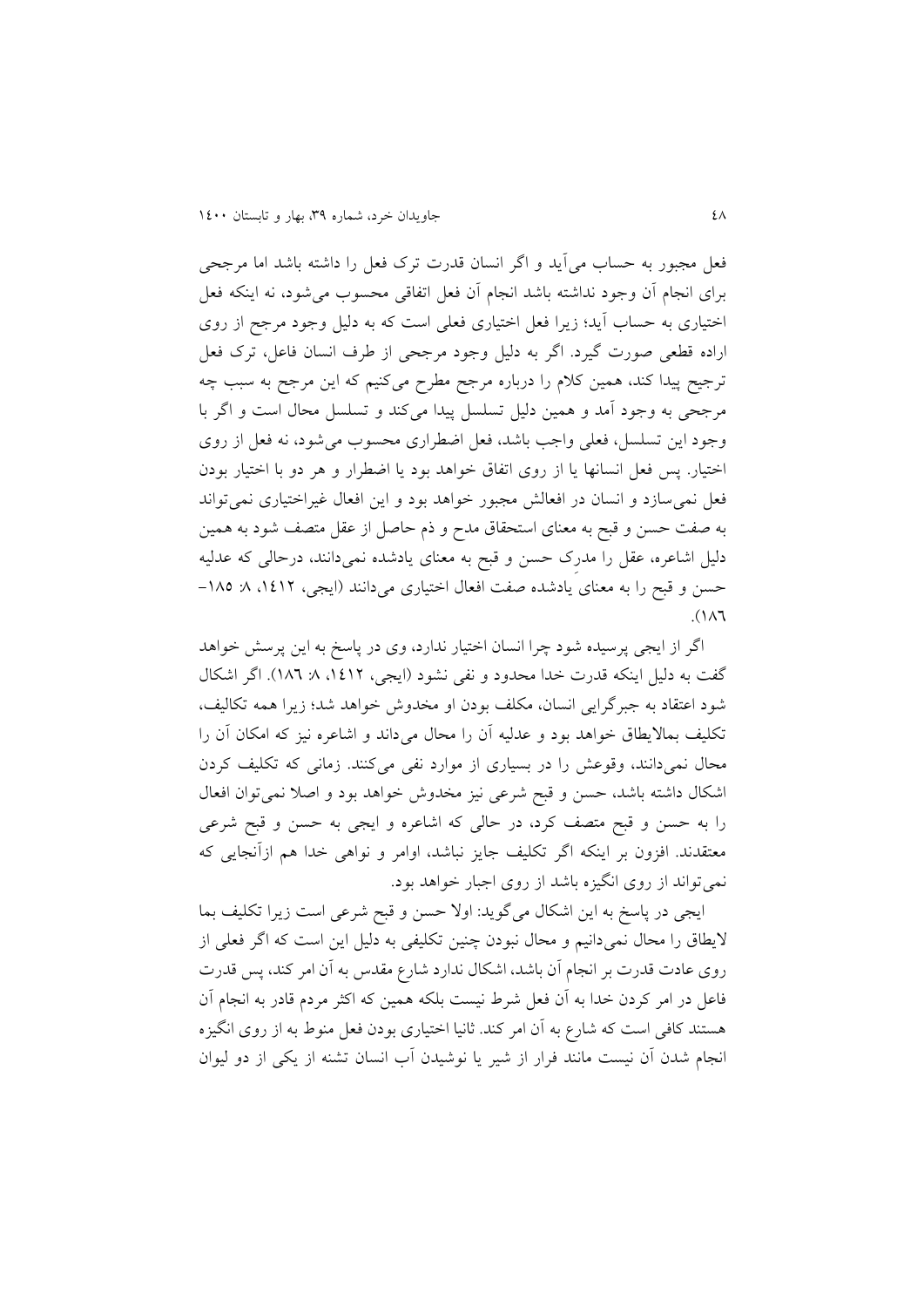متساوی الشرايط و همين فاعل بودن خدا مرجح انجام افعال اوست يعني مرجح در افعال او قديم است و به تسلسل ختم نخواهد شد، زيرا مرجح قديم، به مرجح ديگری نياز ندارد (ايجي، ١٤١٢ ه. ١٨٦-١٨٨).

بايد توجّه داشت که ايجی برخی از مصاديق تکليف بما لا يطاق را محال می داند که خدا به آن امر کند، پس مصاديق محال ذاتی مانند »اجتماع نقیضین« ار حیث امکانی و وقوعی حتی برخی مصاديق تکليف بما لا يطاق را از حيث وقوعی منتفی میداند (ايجی، ۱٤۱۲، ۸ (۳۳۱) ، به گونه ای که به مخاطب میفهماند اين گونه احکام الهی اگرچه اعتباری است اما عقل انسان قدرت کشف اراده الهی را دارد و لازم نیست حتما این موارد نیز از طريق وحی کشف شود بلکه از طريق عقل به تنهايی قابل کشف است.

ايجی بعد از بيان دليل فوق بر عقلی نبودن حسن و قبح و پاسخ به شبهات مربوط به آن، اقوالی را نقل میکند که در رد حسن و قبح عقلی بیانشده، اما این اقوال ضعیف هستند مانند اينکه اوال برخی گفته اند حسن و قبح ذاتی نیست تا عقل آن را کشف کند و دلیل ذاتی نبودن آن به دلیل آن چیزی است که امروزه پارادوکس دروغ نامیده می شود که ذيل شبهات واقعگرايی اخالقی به آن اشاره شد. ايجی اشکال پارادوکس دروغ را اشکال صحیح و واردی بر ذاتی بودن حسن و قبح نمیداند و اشکال یادشده را پاسخ می دهد (ايجی، ۱۶۱۲ه. ۱۸۸–۱۹۰).

ثانیاً برخی در رد حسن و قبح عقلی مثال زدهاند به اینکه اگر کسی بگوید زید در خانه است درحالیکه او در خانه نباشد، اين دروغ و بد است (ايجی، ۱٤١٢، ٨ ١٨٩)؛ بد بودن کلام يادشده يا به خاطر ذات اين بيان است که گوينده با اينکه اعتقاد دارد زيد در خانه نیست، چنین بیان کرده است، اگرچه زید در خانه باشد و گوینده در اعتقادش جهل مرکب داشته است يا به خاطر اينکه ريد در خانه نیست، بد باشد. هر دو قسم باطل است زيرا اگر زيد در خانه باشد، بد نيست و اگر در خانه نباشد يعنی نبودن زيد، سبب بد بودن بیان یادشده می شود با این بیان، یک امر عدمی ـ نبودن زید در خانه ـ سبب امر وجودی ـ قبح بیان زید در خانه است \_ میشود که محال است امر عدمی سبب امر وجودی باشد. ايجی اين اشکال را بر عقلی بودن حسن و قبح وارد نمیداند و پاسخ می دهد که اگر نبودن زيد را شرط بد بودن کلام يادشده در نظر بگيريم مشکل برطرف می شود زيرا اشکال ندارد شرط پيدايش يک وجود، امری عدمی باشد، نه اصل علتش (ایجی، ۱۶۱۲، ۲۰، ۱۹۰).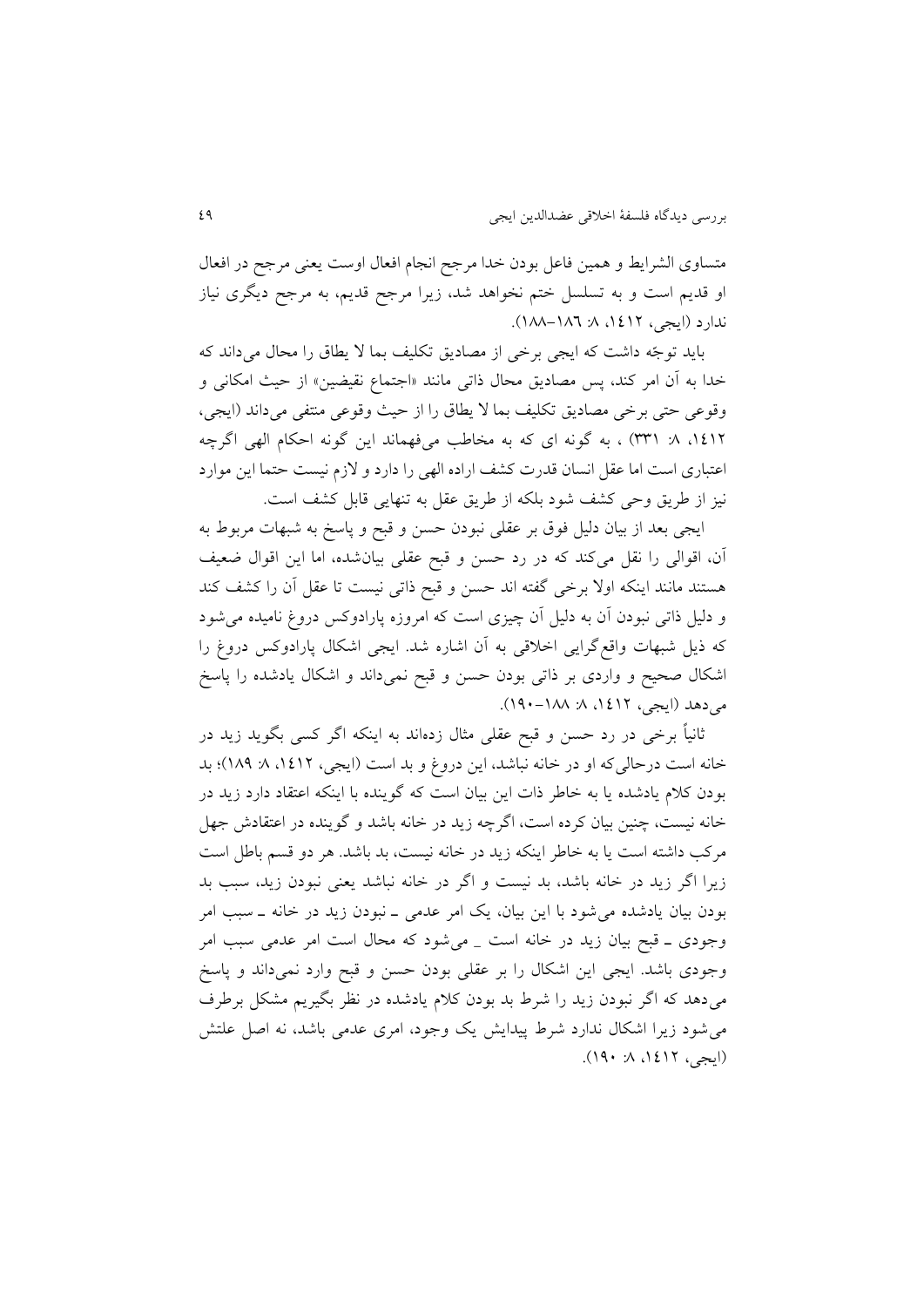ثالثاً برخی در رد حسن و قبح عقلی بیان کرده اند که بدی دروغگویی، یا صفت مجموع حروف دروغگويي است يا به دليل تک تک حروف آن؛ در هر صورت اين حرف که عقل بدی را صفت دروغگويی بداند، باطل است زيرا اولاً مجموع حروف نمیتوانند موصوف بدی قرار گیرند از آن جهت که مجموع حروف وجودی مستقل از حروف ندارند؛ پس چیزی که خودش وجود ندارد نمیتواند صفت برای موجودی قرار بگیرد و هر حرف هم خبر از چیزی نمیدهد که بتواند موصوف بدی قرار گیرد؛ زیرا بدی صفت برای خبر است و هر حرفی مستقلا خبر محسوب نمی شود. ايجی اينگونه پاسخ میدهد که قبح ذاتی حتما نبايد به ذات شیء مستند شود تا اينکه موجود خارجی باشد و نتواند صفت امر عدمی قرار گیرد زیرا ممکن است ذات شیء به صفت اعتباری متصف شود و از آن منفک نشود يا اينکه گفته شود بدی صفت هر حرف باشد به اضافه و شرط چیزهای دیگر پس حروف جزء خبر کاذب هستند و یا اینکه بدی صفت مجموع حروف باشد به خاطر اينکه مجموع خبر دروغ است (ايجی، ١٤١٢ه. ١٩٠٠–١٩١).

رابعاً برخی برای رد حسن و قبح عقلی اينگونه گفته اند که بدی فعل از ذات فعل يا جزء ذات فعل نیست تا عقل بتواند آن را کشف کند؛ زیرا ذات به بدی وابسته نیست، پس بدی خارج از ذات بايد موجود باشد؛ زيرا نقيض بدی، فقدان بدی است که از اقسام معدوم به حساب می آيد پس معنای بدی بر معنای فعلی و وجودی استوار است و اين يعنی قیام عرض ـ بد بودن ــ به عرضی ديگر ــ فعل بودن ــ که چنین قیامی محال عقلی است؛ زيرا عرض بايد بر جوهر استوار باشد؛ ايجي دليل ضعف بيان يادشده را اين مي داند که نقیض عدمی لازم نیست موجود باشد؛ زیرا ارتفاع نقیضین در صدق محال است، نه در وجود؛ افزون بر اینکه ایجی محال بودن قیام عرض (معنای بدی) به عرض (معنای فعل) را قبول نمیکند؛ زيرا دليلی بر آن اقامه نشده است (ايجی، ١٤١٢، ٨ ١٩١-١٩٢).

خامساً برخی برای رد حسن و قبح عقلی گفته اند که اگر بدی واقعی باشد و عقل بخواهد آن را بفهمد يعنی علت بدی قبل از فعل موجود است و به خاطر همین نباید آن را انجام داد درحالی که وجود بدی قبل از فعل يعنی صفت حقیقی به معدوم تکیه داشته باشد؛ زيرا هنوز فعل که جوهرش به حساب می آيد، محقق نشده است؛ ايجي معتقد است اين اشکال را می توان پاسخ گفت؛ زيرا لازم نيست قبح يا علت قبح قبل از فعل موجود باشد؛ زيرا عقل به اقتضای اينکه زمانی که فعل حاصل می شود چنين صفتی را داراست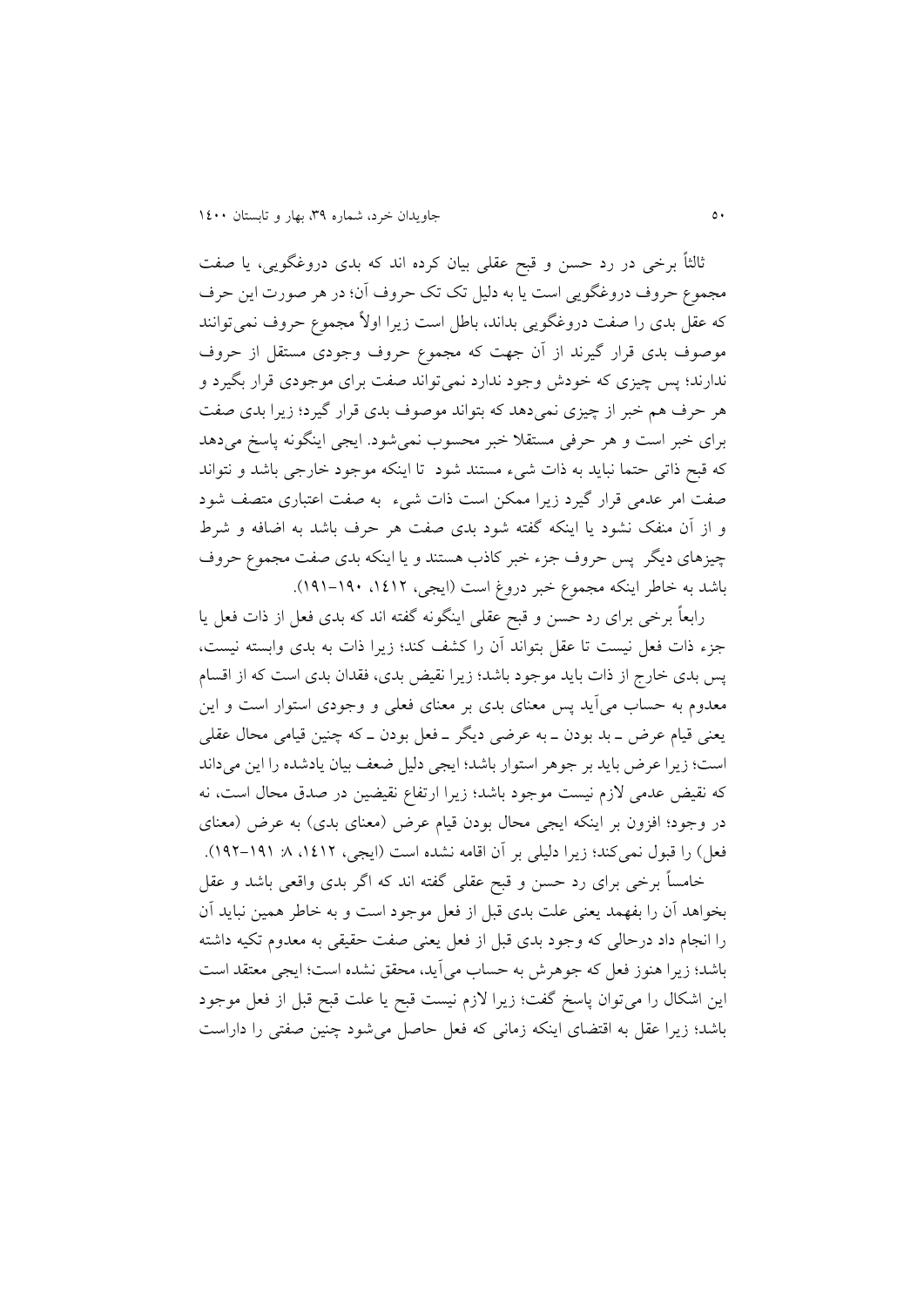اين صفت را انتزاع می کند و حکم می کند که نبايد آن فعل را انجام داد (ايجی، ۱٤١٢، ۸:  $(197)$ 

ايجی به دلیل برخی عدلیه نیز اشاره میکنند و آن ادله را رد میکند، برخی عدلیه معتقدند که مردم قبح ظلم و بدی قتل انبیاء و خوبی عدل را میفهمند و در میان عرفهای گوناگون، تغییر نمیکنند. ازآنجایی که غیرمتشرعین نیز این بدیها و خوبی ها را میفهمند و اینکه این بدیها و خوبیها به عرف خاصی مانند متشرعین وابسته نیست، پس عقل قابلیت درک آنها را دارد و شرعی نیستند. ايجی اين دلیل را رد میکند که جزم عقل در اين معنا مربوط به حسن و قبح به معنای مصلحت و مفسده يا به معنای کمال و نقص است که نزاعی در آن نیست و اشاعره نیز عقل را مدرک آنها میدانند؛ نزاع در معنای استحقاق مدح و ذم داشتن است که در اين موارد يادشده نيست.

دلیل دیگر عدلیه بر عقلی بودن حسن و قبح اين است كه راستگويی و دروغگويی اثراتی دارد و همچنین نجات غريق برای کسی که قادر به نجات است، نیار به امر شارع و ثواب وی ندارد بلکه هر انسان عاقل قادری، غريق را نجات می دهد و به سبب مصالح راست گويي، راست مي گويد و به خاطر ضررهاي دروغ گويي، دروغ نمي گويد. پس حسن و قبح عقلی است و عقل این خوبی ها و بدی ها را درک میکند و به شرع مربوط نیست. ايجی پاسخ میدهد که اين دليل عدليه نيز مانند دليل سابق مربوط به معنايی غير از معنايی است که در آن منازعه است (ايجی، ۱۶۱۲، ۸: ۱۹۲–۱۹۳).

يکی ديگر ار مباحث معرفتشناسی اخالق، وج د بديهیات اخالقی در میان جمالت اخلاقی است. ايجی معتقد است جملات «راستگويی سودمند خوب است» و «دروغگويی مضر بد است» طبق نظر معتزله بديهی دانسته می شود، اما اين جمله ها، در ديدگاه اشاعره بديهی نيستند (ايجی، ١٤١٢، ١: ١٧٨). وی در جای ديگر معتقد است معتزله جملات اخلاقی را دو دسته میدانند برخی جملات را، مانند خوبی راستگویی که موجب نفع است، بديهی و ضروری میدانند و برخی جملات را، مانند خوبی راستگويی که موجب ضرر است يا بدی دروغگويی که موجب نفع است، نظری قلمداد میکنند (ايجی، ۱۶۱۲، ۸: ۱۸۳). همچنین ايجی، فطريات را نیز اعم از اخلاقی و غیراخلاقی نمیپذیرد (ایجی، ۱۶۱۲-۱۲۳-۱۲۳). پس با توجّه به مجموع تبیینهای ایجی می توان چنین نتیجه ای را به وی نسبت داد که جملههای اخلاقی دو قسم هستند، گروهی ار جملهها حاکی ار حسن و قبح به معنای کمال و نقص يا مصلحت و مفسده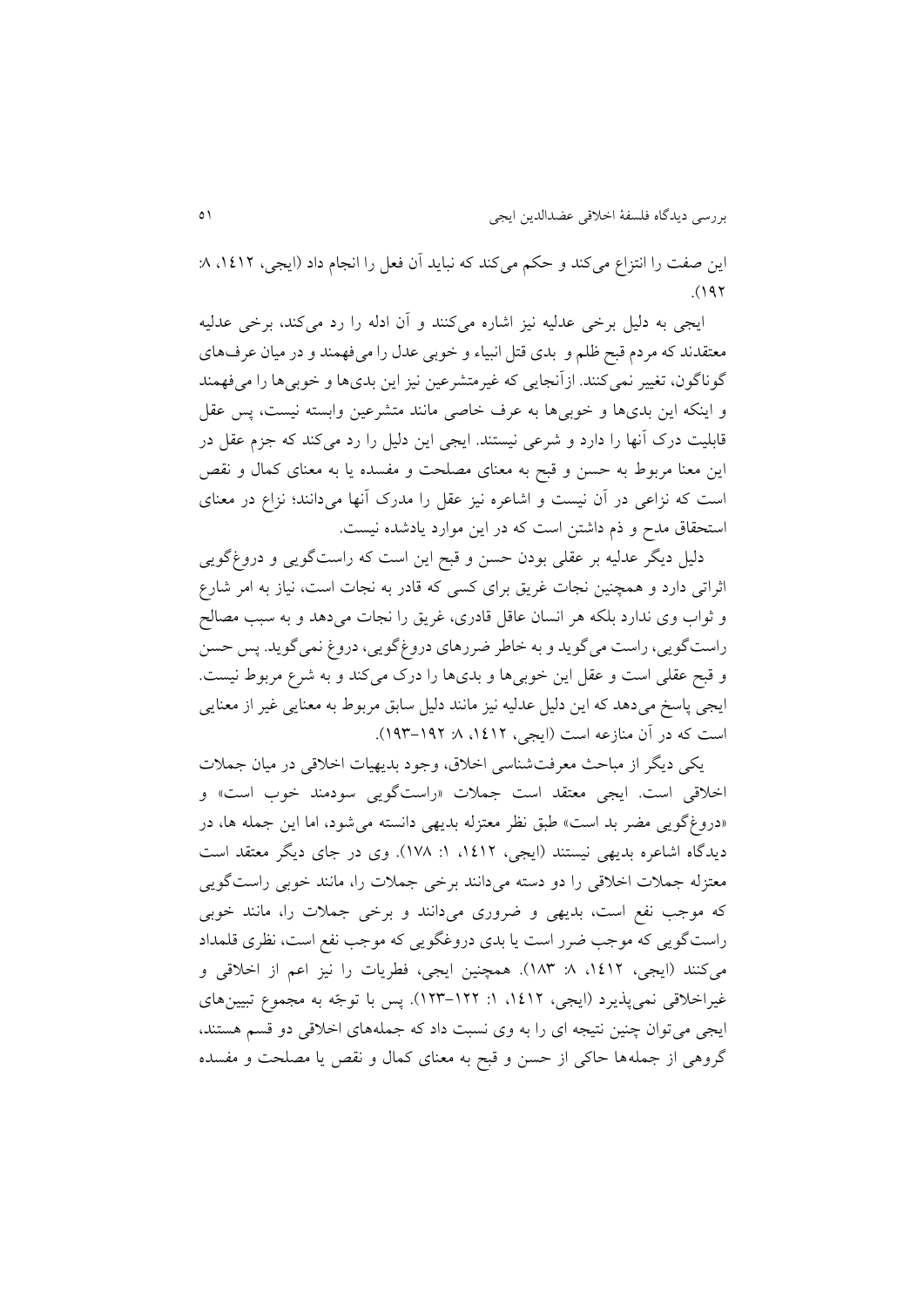است که قابل درک عقلی هستند؛ اما نمیت ان اعتقاد به بديهیات اخالقی را به ايجی نسبت داد؛ بلکه خالف آن مؤيدات يادشده را دارد؛ گروهی ديگر ار جملههای اخالقی حاکی ار حسن و قبح به معنای استحقاق مدح و ذم هستند که اين جملهها در ديدگاه ايجی، عقلی نیستند، ازاین رو، بدیهی یا نظری بودن آنها منتفی است.

ديدگاه اخالقی ايجی، قائل به ثبات احکام اخالقی است، اما ثبات غیر ار اطالق است؛ ريرا اطالق، افزون بر اينکه امکان تغییر را نفی میکند، تغییر احکام به واسطه تغییر شرايط واقعی را میپذيرد؛ لذا با ثبات احکام اخالقی متفاوت است. ار آن جايی که ايجی جملههای اخالقی را ار آن جهت که حاوی معنای استحقاق مدح و ذم هستند، اعتباری و وابسته به اراده شارع میداند، امکان تغییرپذيری آن را منتفی نمیداند؛ البته ايجی برخی ار مصاديق تکلیف بمااليطاق مانند مصاديق محال ذاتی مانند »اجتماع نقیضین« را ار حیث امکانی و وقوعی و برخی مصادیق را از حیث وقوعی منتفی می داند (ایجی، ۱۶۱۲، ۸: (٣٣)، به گونه ای که به مخاطب میفهماند احکام الهی ثابت هستند؛ اما همین امکان تغییر در احکام باعث میش د او در رمره نسبیگرايان قرار گیرد؛ ريرا اعتقاد دارد اگر شارع چیزی را که تاکنون خوب اخلاقی میدانست تغییر دهد و بد بشمارد، بد میشود و همینطور اگر چیزی را بد میدانسته، اکنون خوب بشمارد خوب اخلاقی به حساب میآيد؛ کلام او چنین است: «لوعکس الشارع القضیة ماقبحه و قبح ماحسنه لم یکن ممتنعا انقلب الامر فصار القبیح حسنا و الحسن قبیحا» (ایجی، ۱۶۱۲، ۸: ۱۸۲) شارح او جرجانی بر تأيید مطلب او میافزايد که نسخ برخی احکام شرعی ار همین قبیل است )ايجی،  $(113.4 \times 12)$ 

اگر ايجی را ار آن جهت که جملههای اخالقی را حاکی ار معنايی غیر ار استحقاق مدح و ذم میداند، بنگريم، مطلقگرا به حساب میآيد ريرا جملههای اخالقی اينچنینی را بر کمال و نقصان واقعی يا مصلحت و مفسده واقعی مبتنی میکند (ايجی، ١٤١٢، ١: ٢٤-٢٥). در اين صورت اگر واقعیت خارجی تغییر کند، حکم تغییر میکند که اين مقدار ار تغییر، يعنی تغییر حکم به دلیل تغییر واقعیت در مطلقگرايی پذيرفته شده است. ايجی برای توضیح کلام خود درباره مطلقگرايی و نسبیگرايی نخست معانی سه گانه حسن و قبح را که در معناشناسی به آن اشاره شد، تبیین میکند، سپس کلام معتزله در ثبوت و تغییرناپذیری احکام خوب و بد را مخصوص خوب و بدی میداند که به معنای کمال و نقص يا مصلحت و مفسده بيان می شود (ايجی، ١٤١٢ ٨٨ -١٨٣-١٨٣).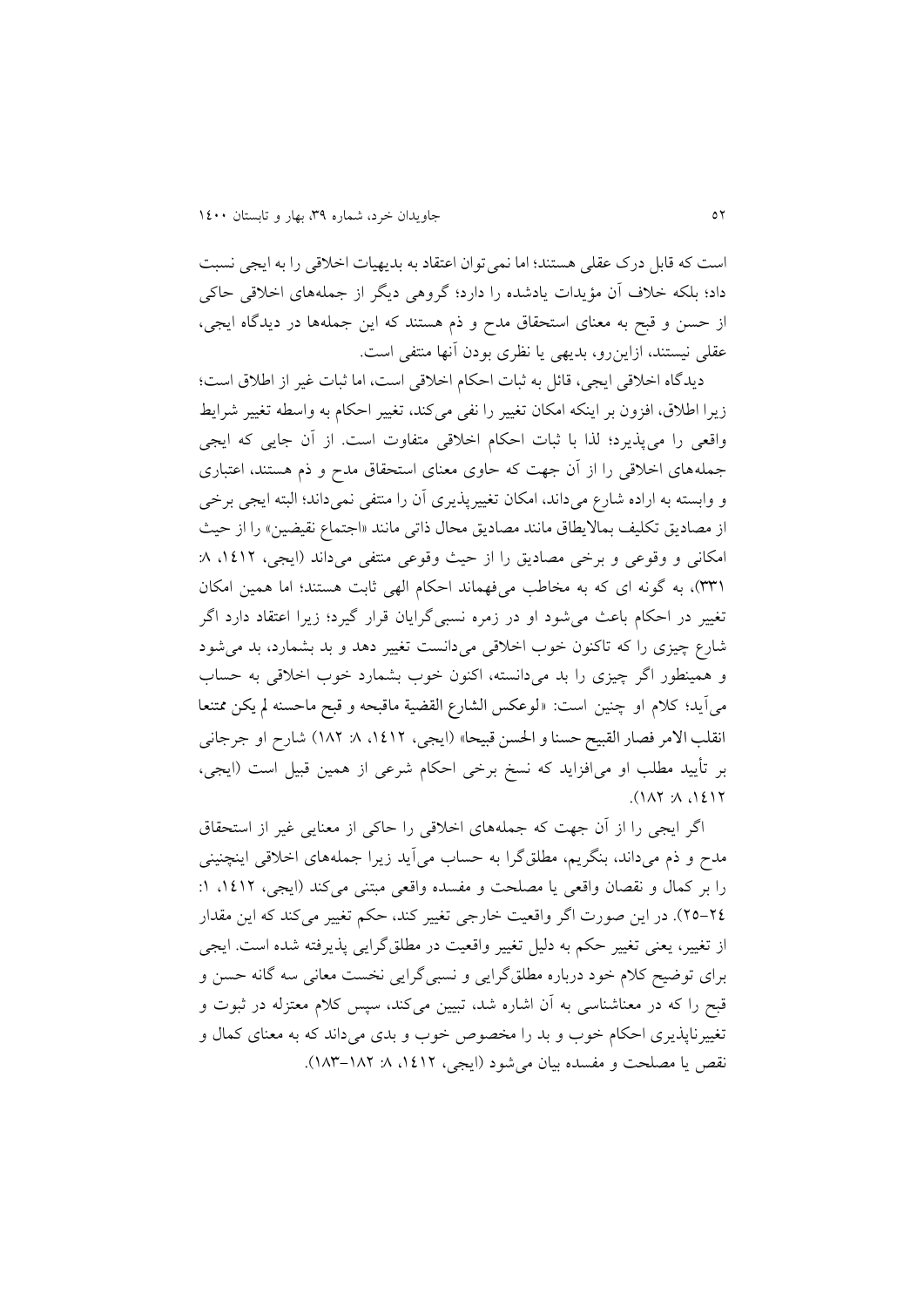ايجی قوه عاقله را به عقل عملی و نظری تفکیک میکند و استنتاج را از عملکرد قوه عقل عملی میداند. وی قضايای حاوی حسن و قبح را حاوی بديهیات نمیداند )ايجی، ،0302 :3 33-33(، پس برای استنتاج عقلی بايد میان دادههای عقل نظری و عملی ارتباط قائل شود. وی توضیح بیشتری درباره چگونگی استنتاج عقل عملی ارائه نداده است (ايجی، ۱۶۱۲، ۷: ۲۱۱)، اما جرجانی در شرح کلام وی مباحثی درباره عقل عملی و استنتاج جملههای اخلاقی از عقل نظری ارائه داده است که ذيل نام وی بحث خواهد شد.

### **نقد و بررسی**

ايجی ار ديدگاه اشاعره فاصله گرفته است، اما برخی اشکالها را رفع نکرده است؛ ماننداينکه وی با اينکه نظريه انديشمندان يونان باستان به خصوص ارسطو را در فضايل اخلاقی میپذيرد و راه وصول به فضايل اخلاقی را اعتدال میداند، اما باز خود را پیرو عقیده اشاعره میداند و با تفکیک معنايی میان استحقاق مدح و ذم شرعی با ديگر معانی، بر تمايز دو رويکرد تالش میکند درحالیکه راه شناخت اين دو تفکیک را ارائه نمیدهد بلکه آنچه منهی شارع مقدس نباشد را ممدوح شارع میداند، اکنون پرسش این است که از کجا میتوان فهمید حکمی که از شارع مقدس مورد امر و نهی قرار نگرفته است ممدوح شارع است و معنای استحقاق مدح داشتن را دارد يا به معنای کمال و نقص يا مصلحت و مفسده داشتن است؟ افزون بر پرسش فوق، اشکال دیگری به ذهن خطور میکند و آن اينکه ايجی چگ نه افعال انسانی را به خدا نسبت میدهد درحالیکه با تفکیک راه شناخت وحی و عقل معتقد است عقل انسان، فعل مستقلی ار وحی دارد که میت اند حسن و قبح به معنای کمال و نقص و مصلحت و مفسده را تشخیص دهد؛ اگر انسان تنها قابل و کاسب افعال الهی است چگ نه اين فعل ار او سر میرند درحالیکه اين فعل عقالنی ار وحی منقطع شده است.

اشکال ديگری که بر ديدگاه ايجی قابل طرح است با اين مقدمه تبیین میش د که وی با تفکیک يادشده تنها راه شناخت حسن و قبح شرعی را رجوع به شرع و يافتن منهيات الهی میداند. وی معتقد است اگر خوب و بد را به معنای استحقاق مدح و ذم شرعی باشد شارع بايد اين استحقاق را مشخص کند اما اگر به جنبه کمالبخشی فعل توجّه کنيد و خوب و بد را به کار بريد عقل توانايی کمالبخشی افعال اخلاقی را دارد (ايجی، ١٤١٢، :3 040-023( و يک فعل ممکن است دارای هر دو جنبه باشد؛ دلیل ايجی بر ارتباط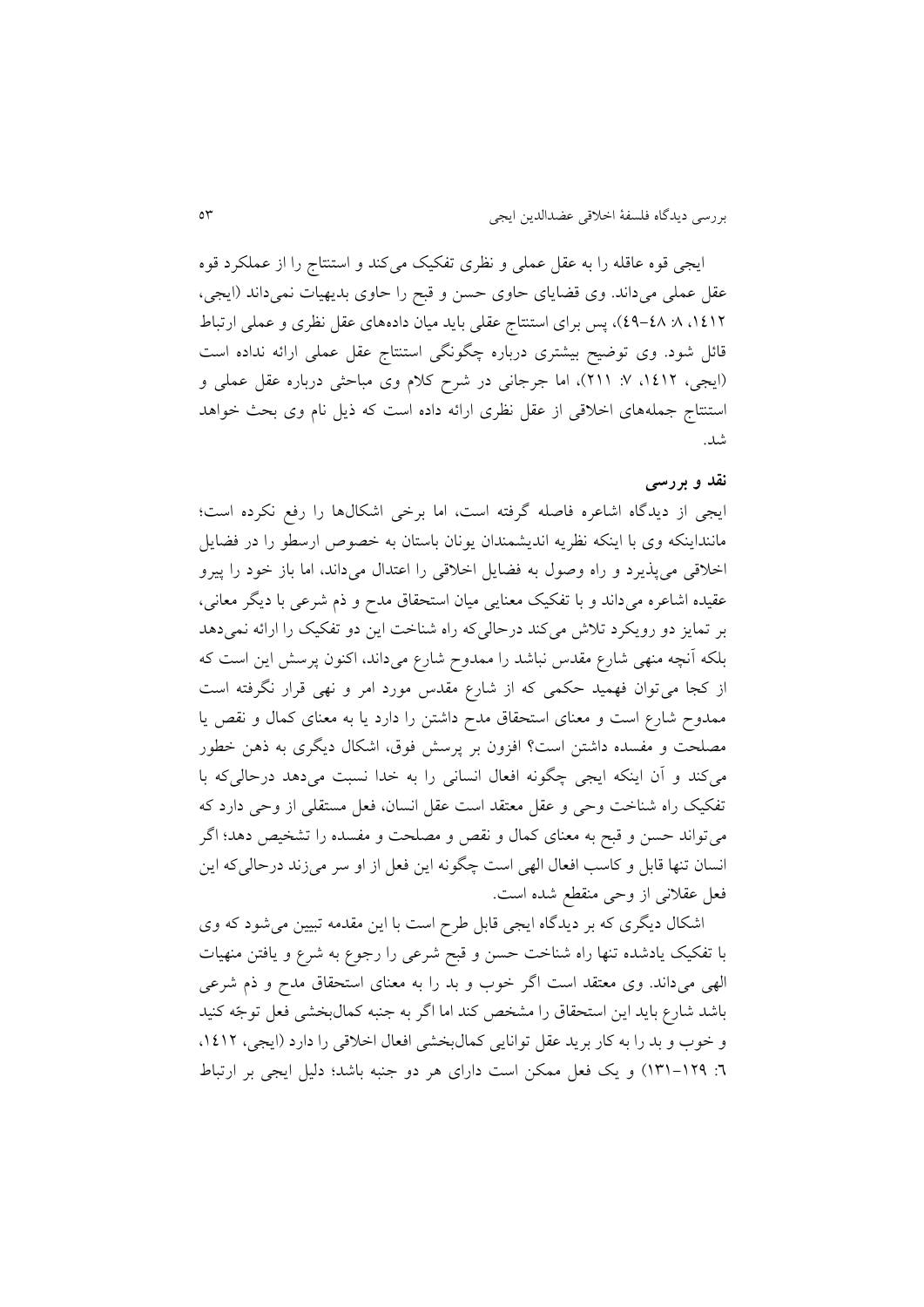منطقی نداشتن دو جنبه يادشده اين است که اگر قرار باشد مدح و ذم الهی مبتنی بر واقعیات باشد، خداوند مجبور خواهد بود درحالی که اجبار تشریعی الهی مبتنی بر اراده تکوينی خودش است و اين اجبار از جانب ديگری نيست که مشکل داشته باشد به عبارت ديگر کسی خدا را مجبور نکرده است بلکه اقتضای حکمت الهی چنین است که این احکام اخلاقی از او صادر شود، نه آنکه کسی وی را مجبور کرده باشد که چنین حکمی داشته باشد. پس با توجّه به اینکه میتوان چنین تبیینی را برای ارتباط منطقی برای حسن و قبح به معنای شرعی و عقلی مطرح کرد، استدلال ایجی مخدوش خواهد بود و بنا به حکمت الهی تبیین واقعگرايی ار حسن و قبح به معنای استحقاق مدح و ذم نیز قابل تبیین عقالنی است.

#### **نتیجه**

ايجی در مباحث فلسفة اخالقی، نخست مفاهیم اخالقی مانند حسن و قبح را دارای دو قسم معنا میداند؛ قسم اول خوبی و بدی که معنای استحقاق مدح و ذم دارند و قسم دوم مفاهیمی که معانیای غیر ار معنای استحقاق مدح و ذم دارند مانند اينکه معنای کمال و نقص يا مصلحت و مفسده دارند (ايجي، ١٤١٢، ٨ ١٨٢-١٨٣)؛ اين دو قسم از معاني با يکديگر ار حیث منطقی مرتبط نیستند. ديدگاه وی در قسم اول در رمره ديدگاه امر الهی قرار میگیرد و ار حیث هستیشناسی، غیرواقعگرا و ار حیث معرفتشناسی، نسبیگرا و از حیث دیدگاههای هنجاری وظیفهگرا محسوب میشود، اما در قسم دوم از معانی حسن و قبح اخالقی، ار جهت هستیشناسی واقعگرا، ار حیث معرفتشناسی، مطلقگرا و ار جهت ديدگاههای اخالق هنجاری، در رمره غايتگرايان اخالقی قرار می گیرد. ایجی در معناشناسی اخلاق به مفاهیمی مانند اخلاق، فضیلت و خوب و بد پرداخته است، وی در بسیاری از اين مفاهیم از ديدگاه انديشمندان يونان باستان استفاده میکند؛ اما ار آن جهت که اين مفاهیم را با ديدگاه الهی ارتباط میدهد با آنان تمايز پیدا میکند. وی در نظريه امر الهی نيز يک ويژگی خاص دارد که افزون بر توجّه به نظريه امر الهی تفکیک حیثیت معنایی را در مفاهیم اخلاقی به اندیشمندان توجّه میدهد به طوری که امکان دارد يک لفظ از چند جهت دارای معانی مختلف باشد و با توجّه به همان معنا، ويژگیهای خاصی را پیدا میکند.

ايجی در معرفتشناسی اخلاق نیز با توجّه به همان دو حیث معنایی که برای مفاهیم اخلاقی قائل است، دو حیثیت مستقل معرفتشناسی را تبیین میکند به عنوان مثال در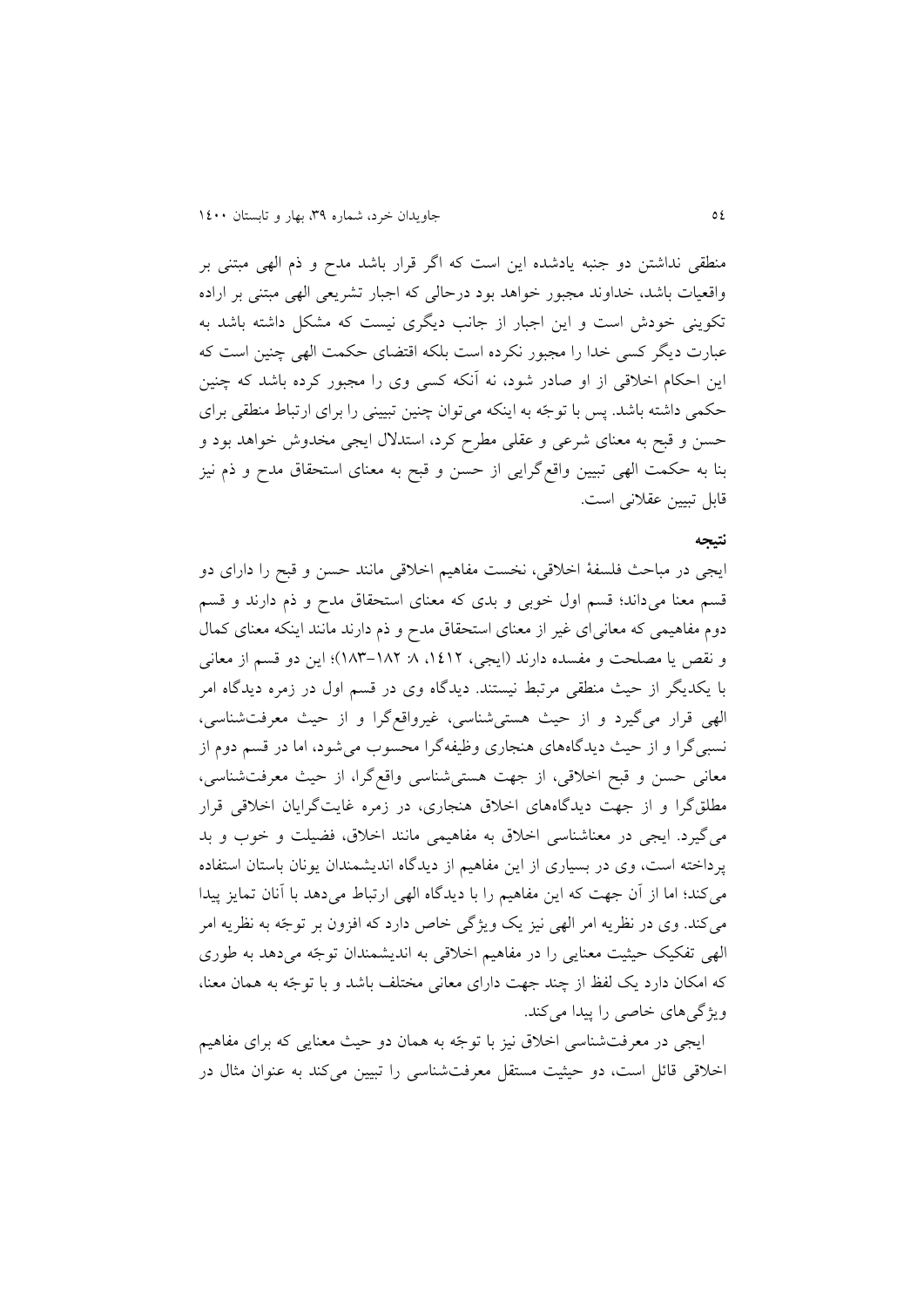قسم اول معنايی، راه شناخت را وحی معرفی میکند و در قسم دوم معنايی، عقل را به عنوان راه شناخت پر رنگ تر بحث میکند. وی در بحث توجیه اخلاقی، جملات حاوی قسم اول معنايی را غیرقابل توجیه عقلانی میداند درحالی که قسم دوم معنایی را برهان پذير تلقی میکند. وی در مباحث منطقی اخلاق نیز تنها قسم دوم معنايی را مورد بحث قرار میدهد و با تبیینی که جرجانی ار کالم وی ارائه میدهد میان مفاهیم عقل عملی و نظری ارتباط قائل می شود.

ايجی در بحث هستیشناسی ار آن جهت که جملههای اخالقی حاوی قسم اول معنايی يعنی استحقاق مدح و ذم باشند، مانند ديگر اشاعره در رمره غیرواقعگرايان قرار میگیرد، اما ار آن جهت که جملههای اخالقی ممکن است حاوی قسم دوم معنايی باشند، در رمره واقعگرايان اخالقی قرار میگیرد و برای واقعگرايی اخالقی ايجی ادلهای هست که در متن اين تحقيق به آن اشاره شد؛ اگرچه برخی عبارات ايجي شبهه غيرواقع گرا بودن آن را تقويت میکنند، اما اين عبارات حداقل بدين نحو قابل توجيه هستند که به قسم اول معنايی حسن و قبح اشاره دارند که ايجی در آن قسم معنايی در رمره غیر واقعگرايان قرار گرفته است.

به نظر میرسد افزون بر اينکه تبیین ايجی ار کارکرد شناختی عقل با اختیار نداشتن انسان سارگاری ندارد، راه تفکیک و شناخت معنای استحقاق مدح و ذم ار ديگر معانی را تبیین نکرده است و دلیل وی بر ارتباط منطقی نداشتن میان معنای استحقاق مدح و ذم ار ديگر معانی مخدوش به نظر میرسد؛ ريرا مبتنی ب دن حسن و قبح شرعی بر عقلی، ابتنای اراده تشريعی شارع بر اراده تكوينی وی خواهد بود و در اين صورت غیر شارع، وی را مجبور نکرده است و اينگونه ابتنائات را اجبار نمی نامند بلکه عمل از روی اراده عادالنه و حکیمانه الهی نامیده میش د.